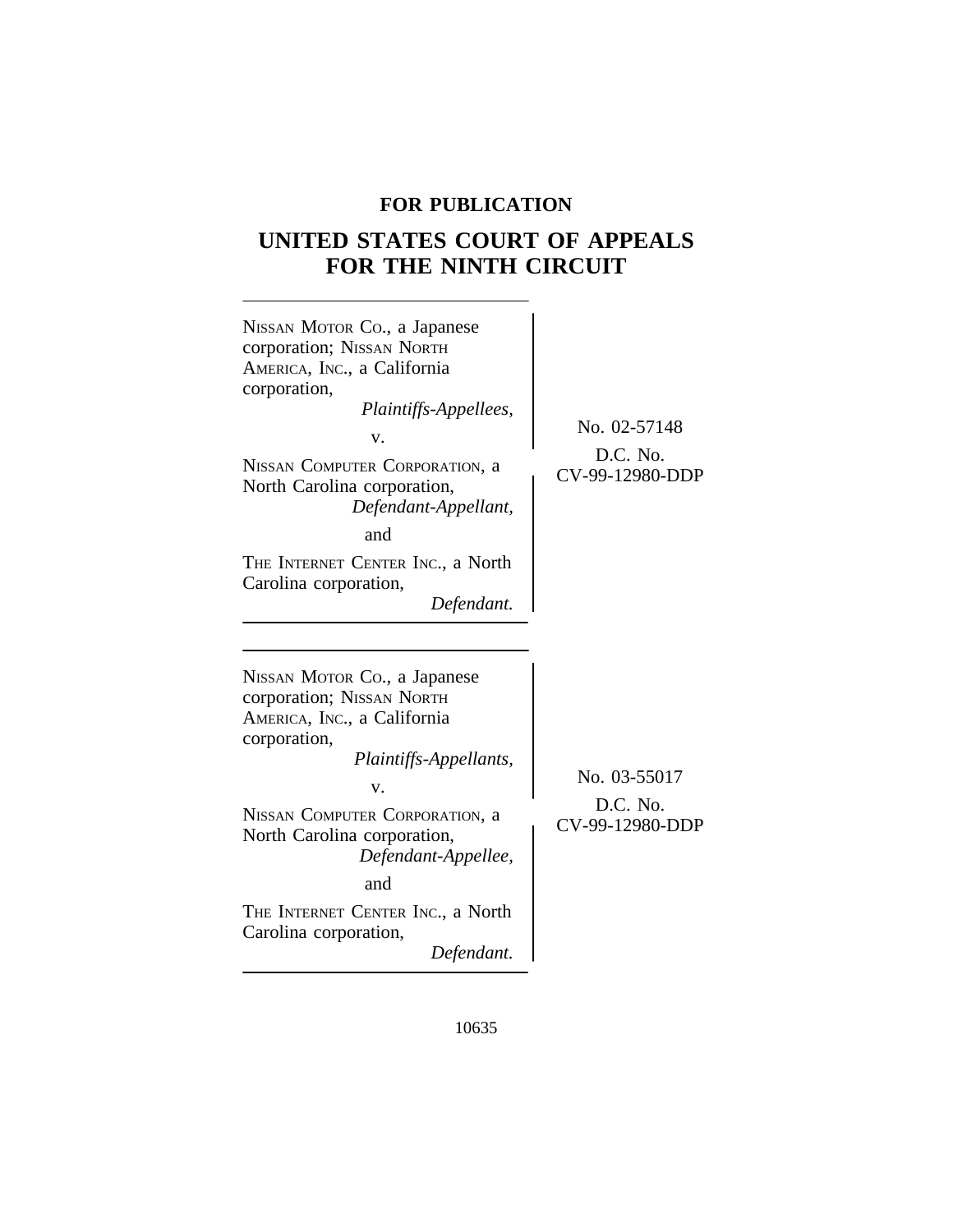| NISSAN MOTOR Co., a Japanese<br>corporation; NISSAN NORTH<br>AMERICA, INC., a California<br>corporation,<br>Plaintiffs-Appellees,<br>V.<br>NISSAN COMPUTER CORPORATION, a<br>North Carolina corporation; THE<br><b>INTERNET CENTER INC., a North</b><br>Carolina corporation,<br>Defendants-Appellants. | No. 03-55144<br>D.C. No.<br>CV-99-12980-DDP                   |
|---------------------------------------------------------------------------------------------------------------------------------------------------------------------------------------------------------------------------------------------------------------------------------------------------------|---------------------------------------------------------------|
| NISSAN MOTOR Co., a Japanese<br>corporation; NISSAN NORTH<br>AMERICA, INC., a California<br>corporation,<br>Plaintiffs-Appellants,<br>V.<br>NISSAN COMPUTER CORPORATION, a<br>North Carolina corporation; THE<br><b>INTERNET CENTER INC., a North</b><br>Carolina corporation,<br>Defendants-Appellees. | No. 03-55236<br>D.C. No.<br>CV-99-12980-DDP<br><b>OPINION</b> |

Appeals from the United States District Court for the Central District of California Dean D. Pregerson, District Judge, Presiding

> Argued and Submitted June 7, 2004—Pasadena, California

> > Filed August 6, 2004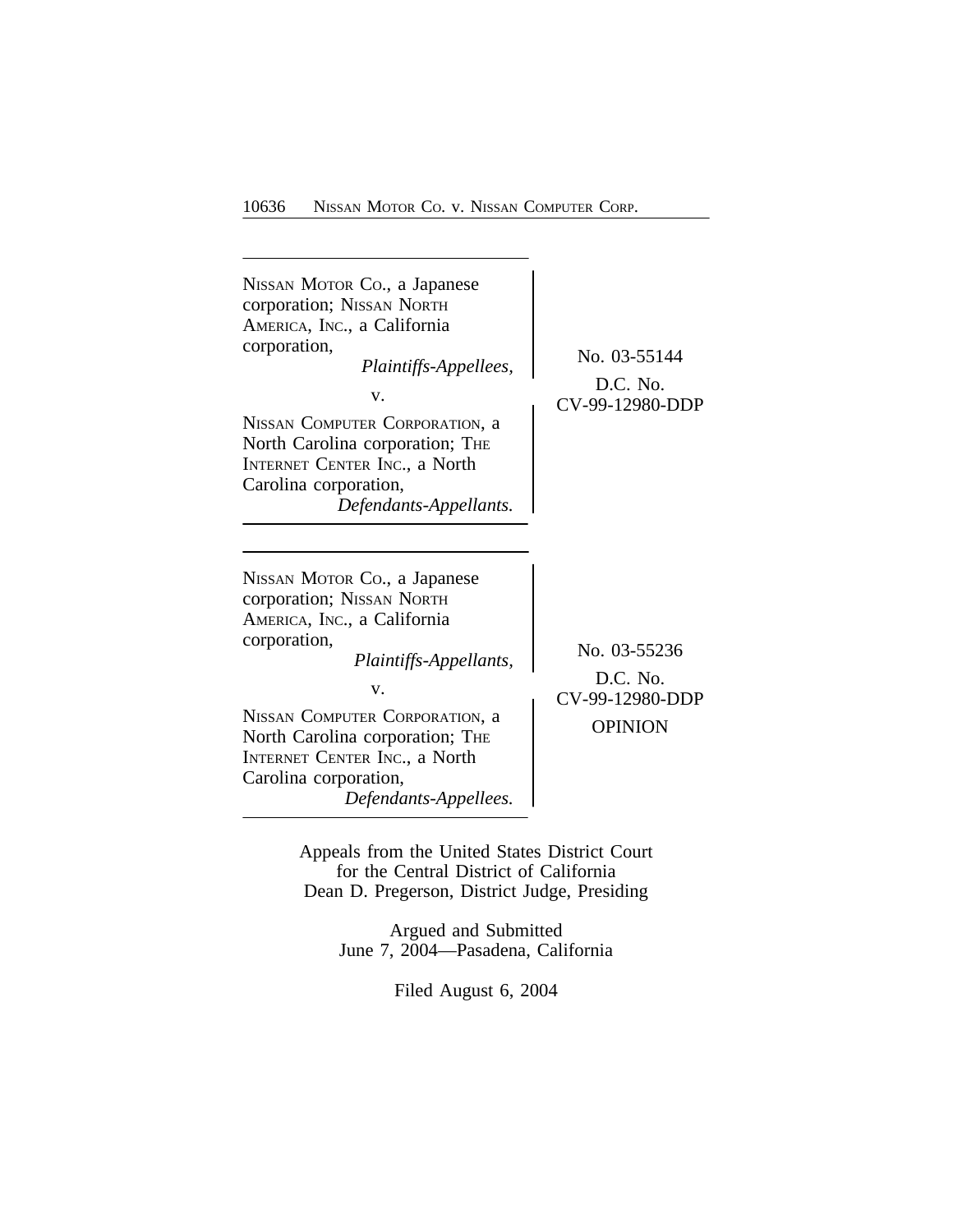NISSAN MOTOR CO. v. NISSAN COMPUTER CORP. 10637

Before: Stephen S. Trott, Pamela Ann Rymer, and Sidney R. Thomas, Circuit Judges.

Opinion by Judge Rymer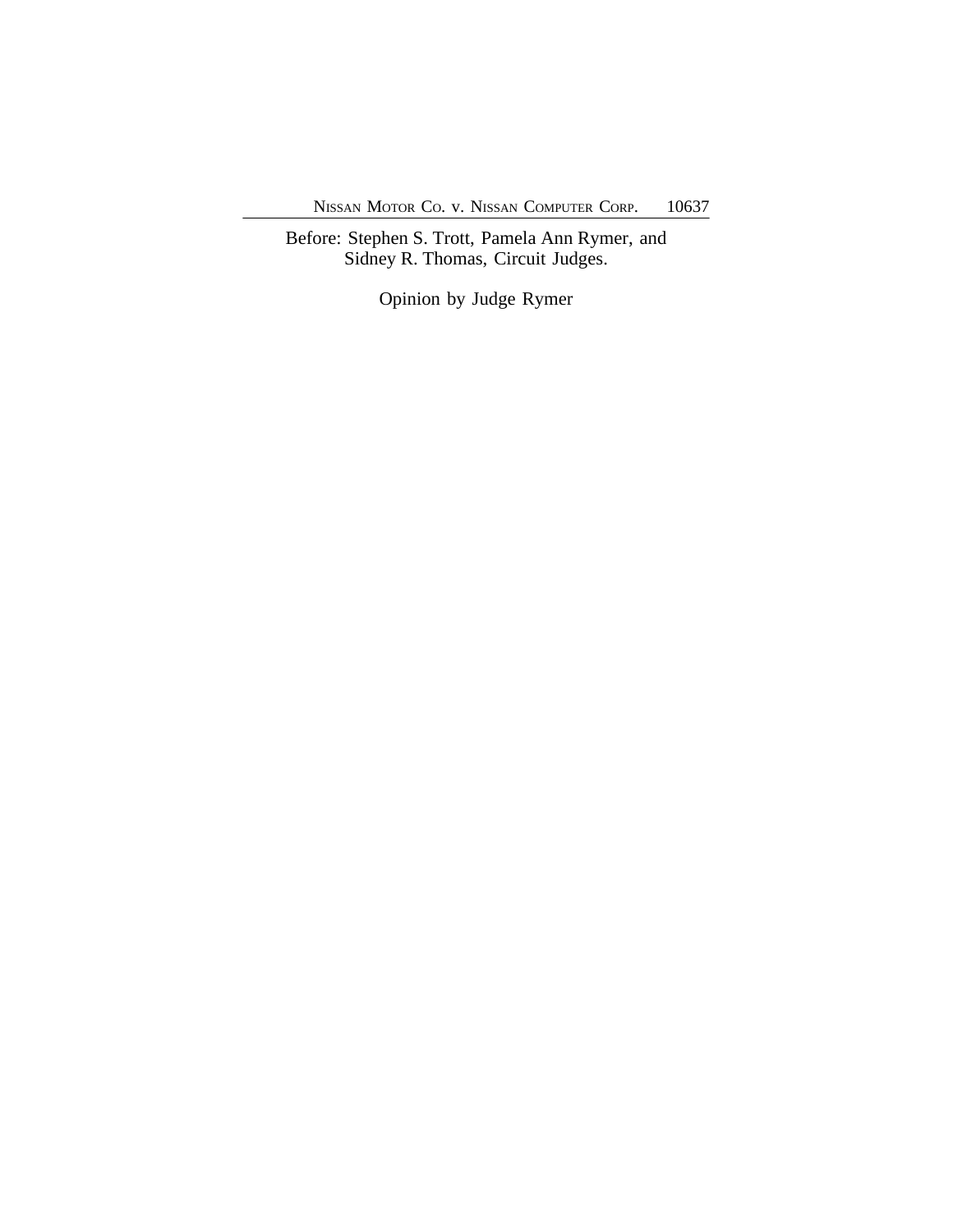## **COUNSEL**

Neil D. Greenstein, TECHMARK, San Jose, California, for defendant-appellant and cross-appellee Nissan Computer Corporation.

Bruce R. Fertel, Fertel & Associates, Beverly Hills, California, and Joseph A. Hearst (argued), Berkeley, California, for defendant-appellant and cross-appellee The Internet Center, Inc.

Wayne M. Barsky and Julian W. Poon (argued), Gibson, Dunn & Crutcher LLP, Los Angeles, California, for plaintiffsappellees and cross-appellants Nissan Motor Co., Ltd., and Nissan North America, Inc.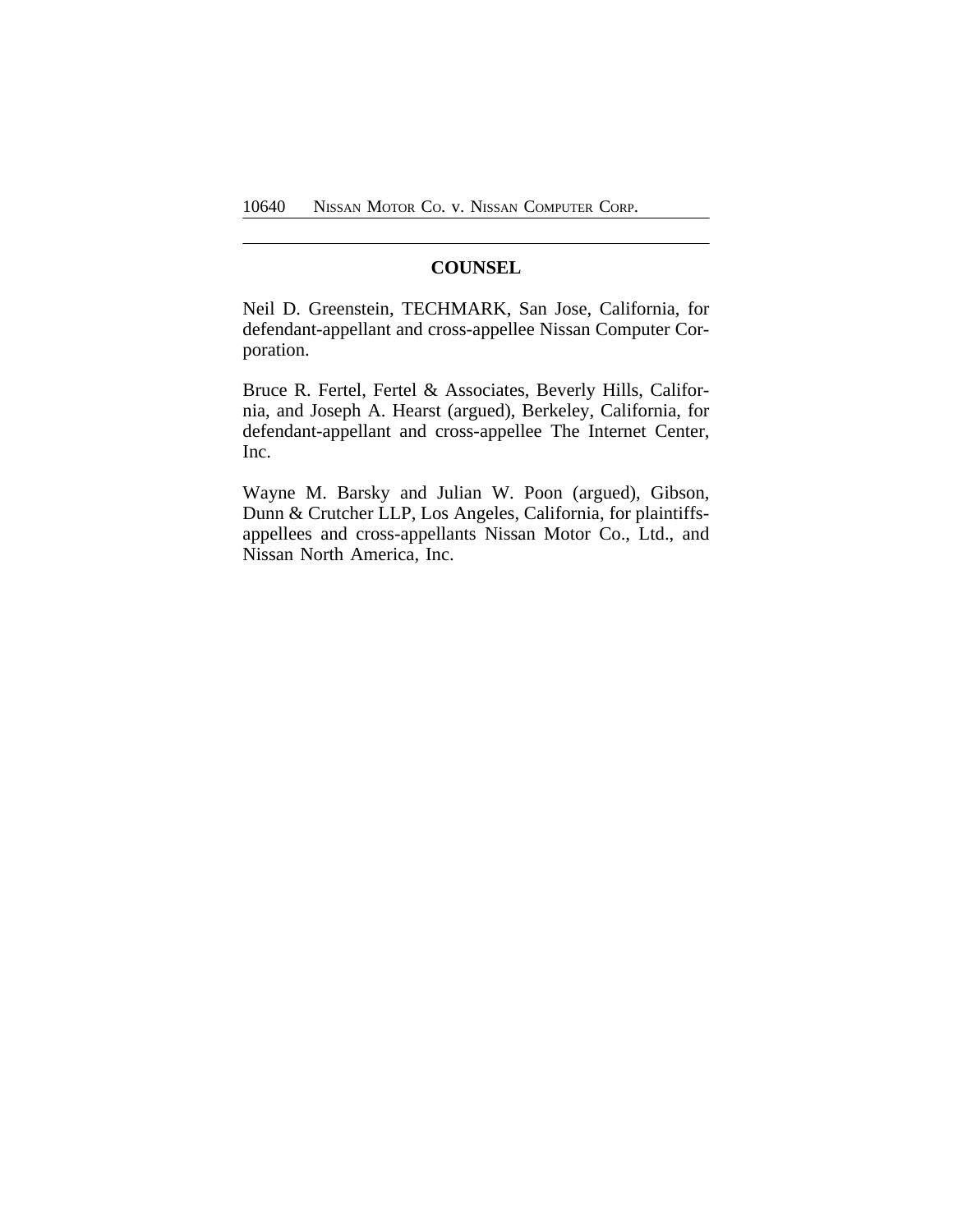Paul Alan Levy, Alan B. Morrison, and Allison M. Zieve, Public Citizen Litigation Group, Washington, D.C., for amicus curiae Public Citizen.

## **OPINION**

RYMER, Circuit Judge:

This appeal raises a number of trademark issues arising out of the use by Uzi Nissan of his last name for several business enterprises since 1980, his use beginning in 1991 of "Nissan" as part of the name of a North Carolina computer store he owned — Nissan Computer Corp. — and his registration in 1994 of "nissan.com" as a domain name and website for advertising various products including for a period in 1999, automobile-related products and services. Nissan Motor Co., Ltd., a Japanese automobile manufacturer that registered the mark "NISSAN" in 1959, and its subsidiary, Nissan North America, Inc., began using that name, rather than "DAT-SUN," to identify and market their vehicles in the United States in 1983. They filed this action in 1999 complaining that "nissan.com" diluted the NISSAN mark under the Federal Trademark Dilution Act (FTDA), 15 U.S.C. § 1125(c), as well as the California analogue, Cal. Bus. & Prof. Code § 14330, and infringed it under the Lanham Act, 15 U.S.C. § 1114.

In a series of summary judgment rulings, the district court held that Nissan Computer's automobile-related advertising constituted trademark infringement on the basis of initial interest confusion, but that non-automobile-related advertising did not. The court determined that Nissan Motor's dilution suit was not barred by laches, that Nissan Computer's first commercial use of "nissan" was in 1994 when it registered the website "nissan.com" because that was the only use identical to the NISSAN mark, that by then Nissan Motor's NISSAN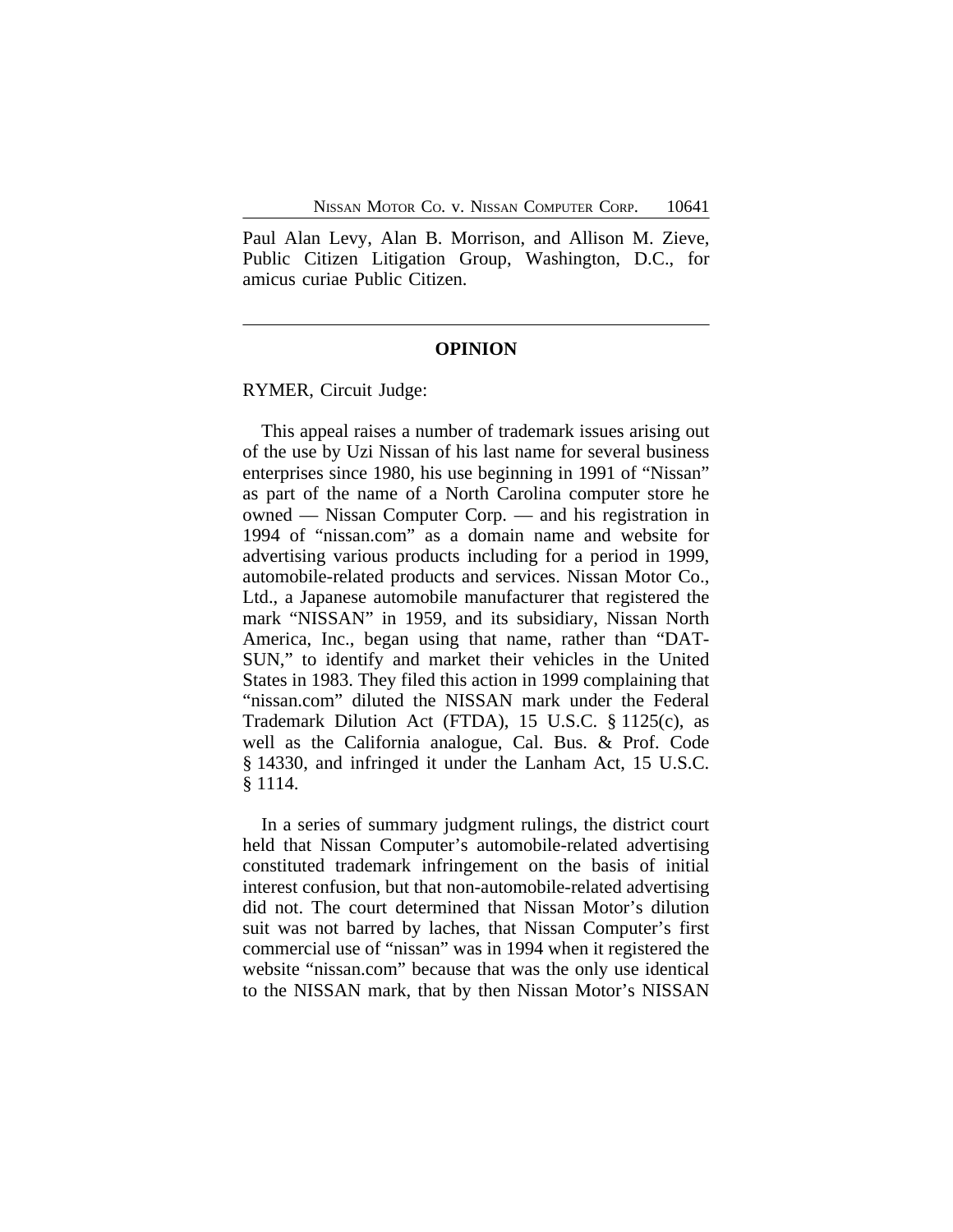mark had become famous, and that Nissan Computer's use of "nissan.com" dilutes the quality of Nissan Motor's mark. Accordingly, the court enjoined Nissan Computer (and its alter ego, The Internet Center Inc.) from posting any commercial content at nissan.com and from placing links to other websites that contain disparaging remarks or negative commentary about Nissan Motor.

Neither side is entirely happy and both appeal. On the main issues, we hold:

Initial interest confusion exists as a matter of law as to Nissan Computer's automobile-related use of "nissan.com" because use of the mark for automobiles captures the attention of consumers interested in Nissan vehicles. To this extent "nissan.com" trades on Nissan Motor's goodwill in the NIS-SAN mark and infringes it, but other uses do not because there is no possibility of confusion as to them.

Even though the NISSAN mark was distinctive and incontestible within five years of registration, it must also have become "famous" before Nissan Computer's first commercial use in order to be entitled to protection against dilution. The first use for purposes of the FTDA is that use which is arguably offending, here, "Nissan Computer," because *any* commercial use of a *famous* mark is diluting regardless of whether it is confusing or combined with other identifiers. As such a use occurred in 1991, and because the district court believed that triable issues of fact exist about fame of the NISSAN mark before 1994, summary judgment on the dilution claim cannot be sustained.

Finally, to enjoin Nissan Computer from providing visitors to nissan.com a link to sites with disparaging or negative commentary about Nissan Motor is a content-based restriction on non-commercial speech that is inconsistent with the First Amendment.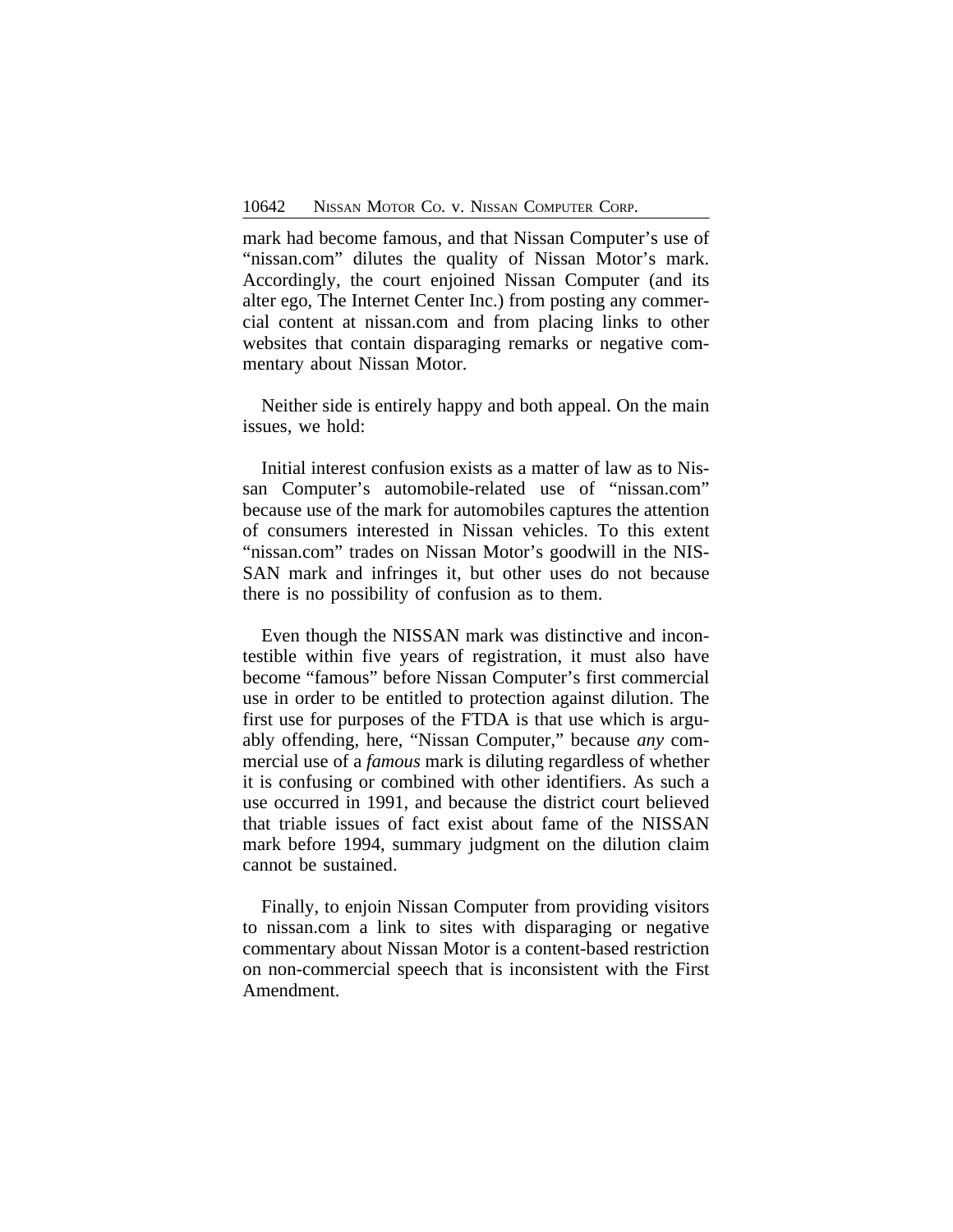As a result of our conclusion on these and other issues, we affirm in part (on the infringement claim), reverse in part (on the dilution claim), and remand.

I

It is uncontroverted that Nissan Motor Co. and its subsidiary Nissan North America, Inc. (collectively, Nissan Motor) have marketed and distributed automobiles in the United States since 1960. Nissan Motor registered the NISSAN mark for ships and vehicles on the Principal Register in 1959. Vehicles were sold in the United States under the name "Datsun" until 1983, when Nissan Motor began marketing its vehicles under the name "Nissan." For a while the two names were used together, but since 1985 only the "Nissan" name has been used.

Uzi Nissan used his last name for various businesses, including "Nissan Foreign Car Mobile Repair Service" (1980), an import/export business "Nissan International, Ltd." (1987), and "Nissan Computer Corp." established in 1991 to engage in the business of computer sales and services. On June 4, 1994, Nissan Computer registered the domain name nissan.com and established a website at that address to advertise its computer-related goods and services. In July 1995 Nissan Motor sent Nissan Computer a letter expressing "great concern" about use of the word "Nissan" in Nissan Computer's domain name; Nissan Computer made no response and nothing further happened until Nissan Motor contacted Uzi Nissan in October 1999.

Meanwhile, Nissan Computer registered "nissan.net" to offer services as an Internet Service Provider in 1996. In August 1999, it altered the nissan.com website by adding a new logo with the name "nissan.com," sold space for advertising, and registered with a website for banner advertising. Nissan Computer received a payment for each time a user clicked through to an advertiser's website. The first links (in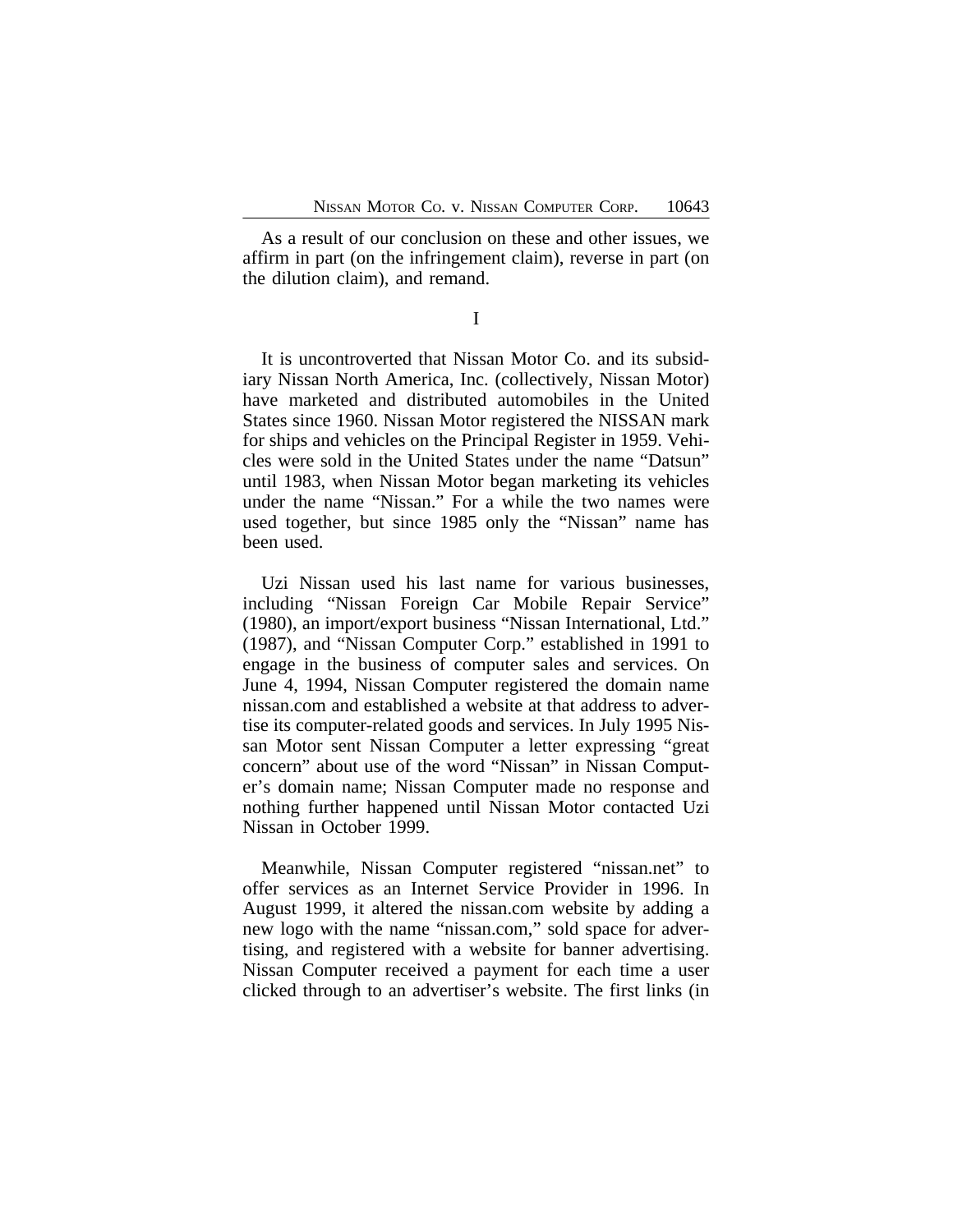August and September) were for goto.com, Barnes & Noble, CNet.com, and Netradio.com. Automobile-related ads appeared in late September. Within several weeks Nissan Computer signed up cartrackers.com, priceline.com, tunes.com, askjeeves.com, directhit.com, safari.com, lycos.com, asimba.com, ameritech.com, and about.com; by December, 1stopauto.com, hotlinks.com, shabang.com, fastweb.com, remarq.com, carprices.com and stoneage.com had been added.

In October 1999, Nissan Motor told Uzi Nissan that it wished to purchase nissan.com, but negotiations came to naught. This action was filed against Nissan Computer on December 10, 1999. The complaint asserts claims for trademark dilution in violation of federal and state law; trademark infringement; domain name piracy; false designation of origin; and unfair competition. Nissan Motor moved for a preliminary injunction, which the district court granted in a published opinion, *Nissan Motor Co., Ltd. v. Nissan Computer Corp.*, 89 F.Supp.2d 1154 (C.D. Cal. 2000), and which we affirmed. The injunction ordered Nissan Computer to post prominent captions on the first web page of the nissan.com and nissan.net websites identifying them as affiliated with Nissan Computer Corporation and disclaiming affiliation with Nissan Motor, and to refrain from displaying automobilerelated information, advertisements, and links.

In March 2000, Nissan Computer posted a link on nissan.com and nissan.net that stated "Nissan Motor's Lawsuit Against Nissan Computer." Clicking this link transferred the user to ncchelp.org. A banner at ncchelp.org stated "We Are Being Sued!!!"; and included links entitled (1) "story," which contained Uzi Nissan's description of this litigation, (2) "FAQ," (3) "news," which contained links to media reports, (4) "people's opinions," which contained emails received by Uzi Nissan, and (5) "how you can help," which contained links via banner advertising, including a link to a site operated by The Internet Center (TIC), which had auto-related adver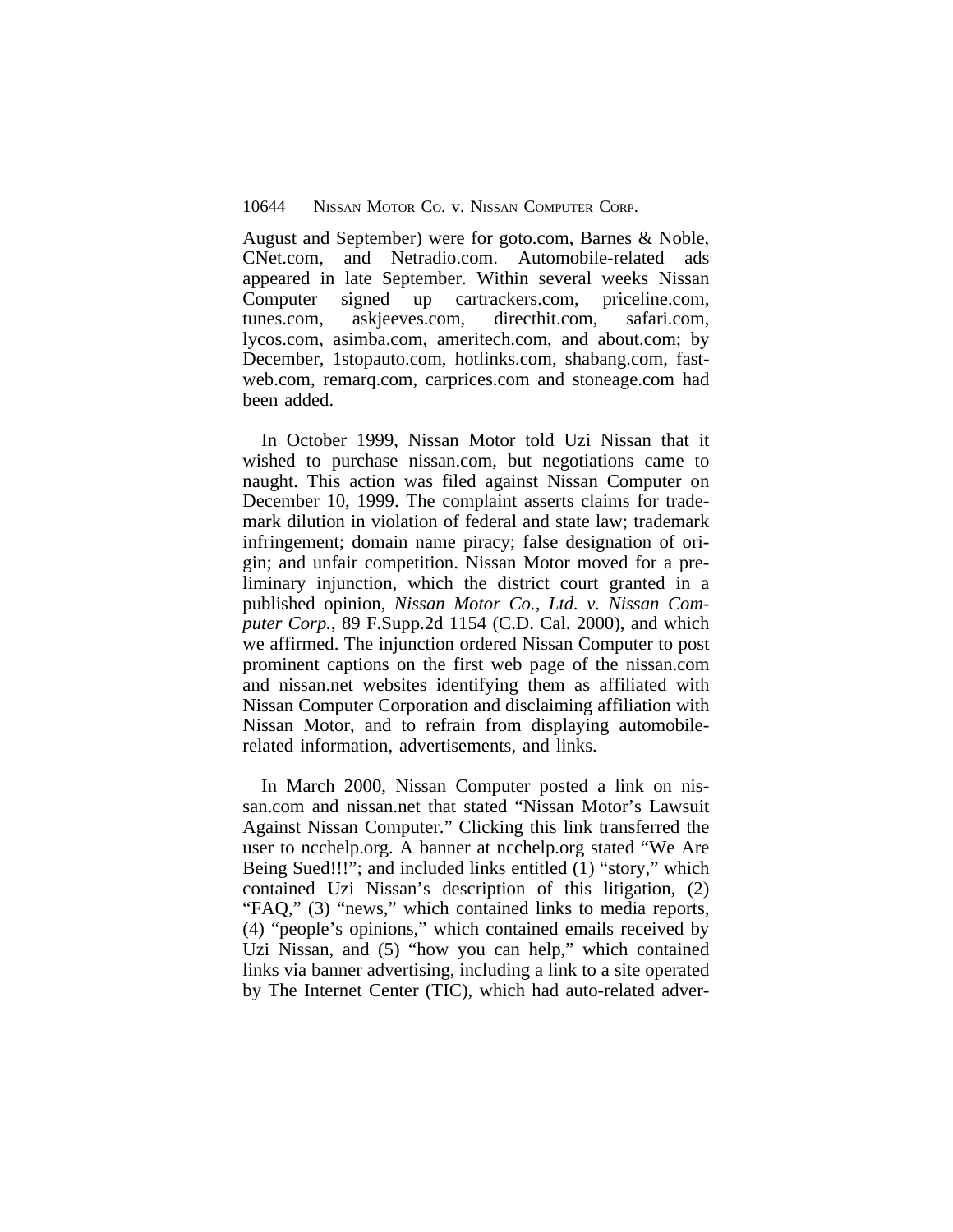tising. TIC was owned and operated by Uzi Nissan, and was added as a defendant in Nissan Motor's First Amended Complaint.

The district court resolved the action on cross-motions for summary judgment. In summary, the court held that TIC was an alter ego of Nissan Computer and that both TIC and Nissan Computer are liable for trademark infringement on account of their use of the NISSAN mark for automobile-related links and for dilution. The court inferred from Nissan Computer's altering the website in August 1999 to display auto-related advertising that it intended to confuse consumers. The court granted Nissan Computer's motion for summary judgment on non-automobile-related use of the website.

On the dilution claim, the court declined to bar Nissan Motor's suit on account of laches because the internet was an emerging technology and Nissan Computer was not prejudiced by delay. The court initially found that the fame of the NISSAN mark was to be measured as of 1991, when Nissan Computer was incorporated, and that there was a question of material fact whether the NISSAN mark was famous as of that date. However, in a later ruling that granted judgment to Nissan Motor, the court determined fame as of 1994 when Nissan Computer first used the NISSAN mark alone because that is the use that Nissan Motor disputes, and as of 1999 when TIC did. Applying the fame factors set out in the FTDA, 15 U.S.C. § 1125(c), the court concluded that the NIS-SAN mark was famous at the time that Nissan Computer registered the "nissan.com" domain name in 1994. It held that Nissan Computer's use of the NISSAN mark diluted the quality of that mark by blurring its ability to distinguish Nissan Motor's goods from other companies' products and by tarnishing it because the look and design of the nissan.com website falls short of the high standards that Nissan Motor sets for itself, and because the site posts disparaging remarks about Nissan Motor and this lawsuit. Accordingly, the court concluded that Nissan Motor is entitled to an injunction that pro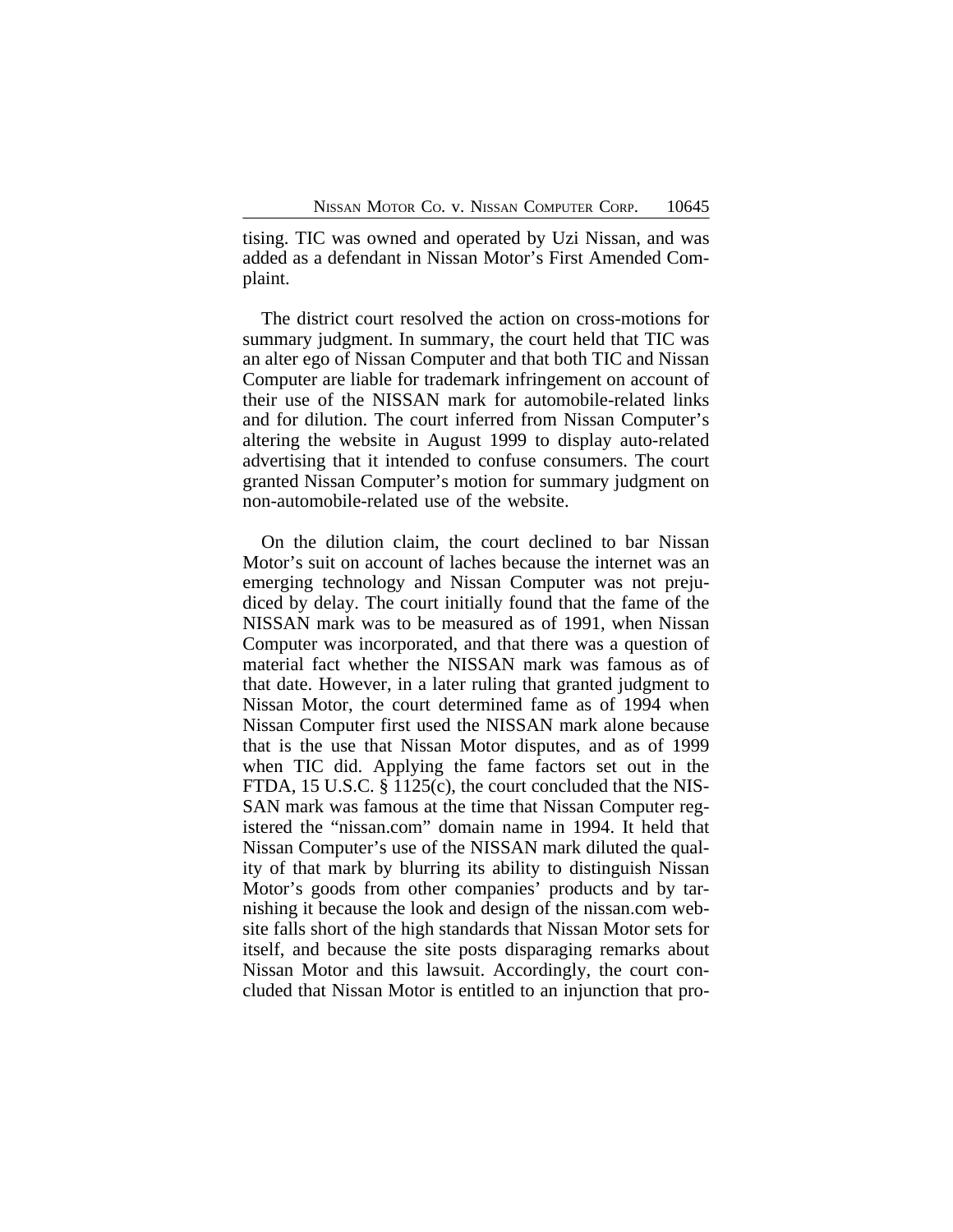hibits commercial content at the nissan.com and nissan.net sites. Although it declined to preclude Uzi Nissan from using the site for personal purposes, the court decided that disparaging remarks and negative commentary posted on the sites or through links are sufficiently commercial to bring use of the domain names within the scope of the FTDA because critical commentary at those sites, where the domain name is the mark, exploits the goodwill of Nissan Motor in the NISSAN mark. Therefore, the court permanently enjoined Nissan Computer and TIC from posting commercial content, advertising, and disparaging remarks or negative commentary regarding Nissan Motor on nissan.com or nissan.net; and placing links to other websites containing commercial content or disparaging remarks and negative commentary about Nissan Motor. 231 F.Supp.2d 977, 981 (C.D. Cal. 2002). The district court subsequently denied Nissan Computer's request for a stay, explaining that it is the coupling of disparaging remarks with visitors' expectations of finding Nissan Motor that makes the enjoined conduct commercial and that the First Amendment is not implicated because the domain names are source identifiers and not part of the communicative message. We denied a request for a stay as well.

These cross-appeals followed. Nissan Computer and TIC appeal the judgment in Nissan Motor's favor on laches, dilution, retroactivity of the FTDA, alter ego, and infringement as to automobile-related use of nissan.com. Nissan Computer appeals the permanent injunction; Nissan Motor crossappeals, asking that the injunction be broadened to include transfer of the domain names nissan.com and nissan.net to itself in exchange for the fair value of Nissan Computer's investment.<sup>1</sup>

**<sup>1</sup>**Public Citizen filed an amicus brief in support of Nissan Computer's appeal.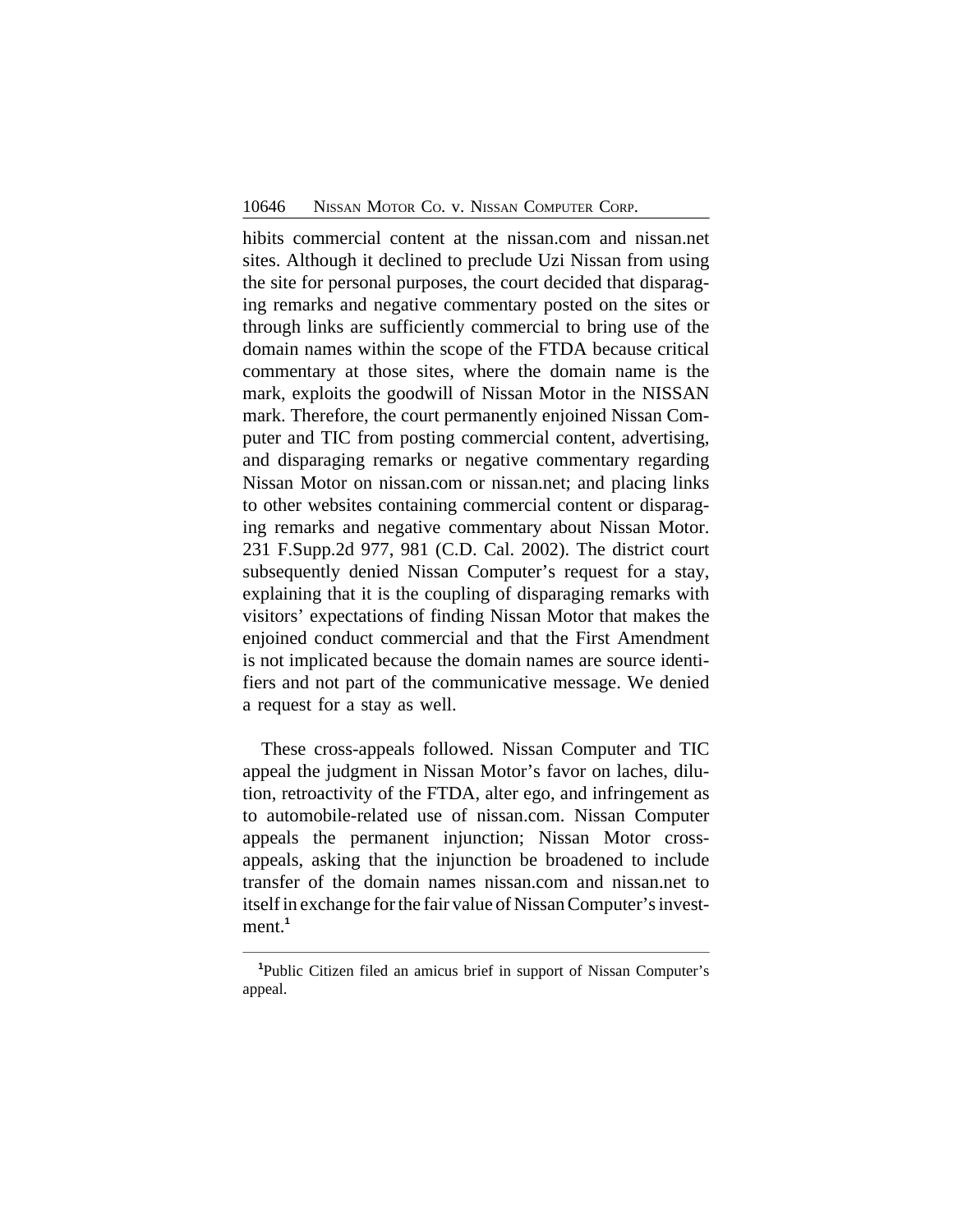#### II

We start with the dilution claim because this is where the parties focus most of their attention.

**[1]** Four preliminary issues can be summarily resolved. First, the parties disagree about the relevant statute of limitations and whether Nissan Motor's delay in bringing this action presumptively constituted laches. We need not address their arguments, however, because regardless, the district court did not abuse its discretion in finding that Nissan Computer was not prejudiced. *See Jarrow Formulas, Inc. v. Nutrition Now, Inc.*, 304 F.3d 829, 839 (9th Cir. 2002) (stating that laches will not apply unless the defendant will suffer prejudice from delay if the suit were to proceed).

**[2]** Second, Nissan Computer argues that the FTDA should not be applied retroactively because by the time it was passed in 1996, Uzi Nissan had been using "Nissan" for 16 years, Nissan Computer had been using it for nearly five years, and nissan.com had been up and running for 18 months. However, application of the FTDA is not retroactive because it only authorizes prospective relief. *Landgraf v. USI Film Products*, 511 U.S. 244, 273 (1994). Three circuits have so held, and we join them. *See Westchester Media v. PRL USA Holdings, Inc.*, 214 F.3d 658, 669-70 n.11 (5th Cir. 2000); *Sporty's Farm L.L.C. v. Sportsman's Market, Inc.*, 202 F.3d 489, 502 (2d Cir. 2000); *Viacom Inc. v. Ingram Enters., Inc.*, 141 F.3d 886, 889-90 (8th Cir. 1998).

**[3]** Third, Nissan Computer argues that the district court violated due process by changing the date for determining fame of the NISSAN mark from 1991 — which it had used in denying partial summary judgment in 2001 — to 1994, which it used in its final order granting summary judgment. However, the issue had been fully briefed and final judgment had not been entered. The court had discretion to see things differently without affronting due process.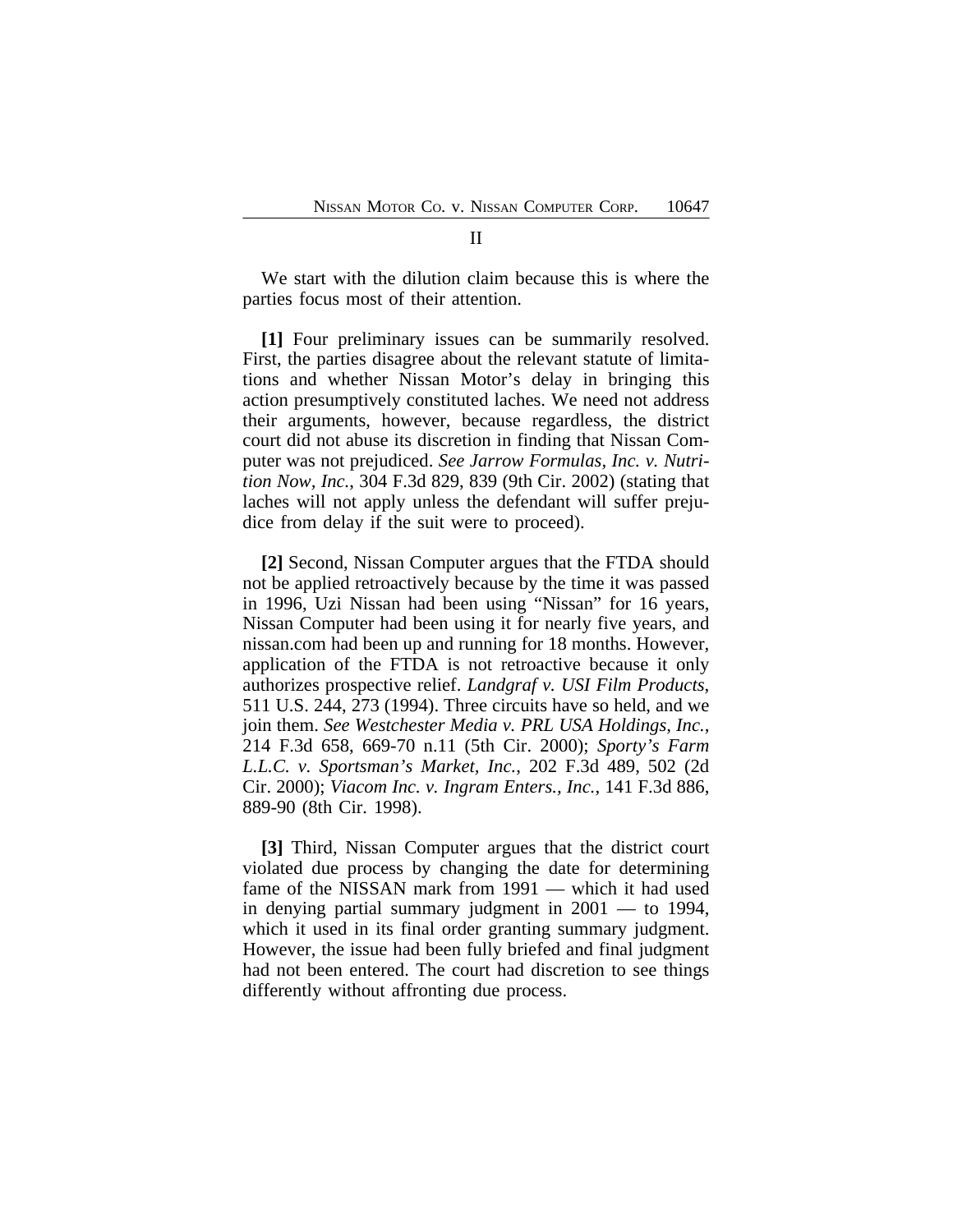**[4]** Finally, TIC contends that it is not an alter ego of Nissan Computer just because they are related companies, share resources, and exchange interest-free loans. The district court considered the appropriate factors, *see UA Local 343 v. Nor-Cal Plumbing, Inc.*, 48 F.3d 1465, 1475-76 (9th Cir. 1995), and correctly concluded that the separate identity of each was not respected, and that sufficient injustice could occur to Nissan Motor from TIC's misuse of the corporate form to permit Nissan Computer to capitalize on the NISSAN mark while rendering itself judgment proof.

**[5]** "[I]njunctive relief is available under the Federal Trademark Dilution Act if a plaintiff can establish that (1) its mark is famous; (2) the defendant is making commercial use of the mark in commerce; (3) the defendant's use began after the plaintiff's mark became famous;" *Avery Dennison Corp. v. Sumpton*, 189 F.3d 868, 873-74 (9th Cir. 1999), and there is actual harm to the trademark holder, *Moseley v. V Secret Catalogue, Inc.*, 537 U.S. 418, 433-34 (2003). Noncommercial use of a mark is excepted. *See* 15 U.S.C. § 1125(c)(4)(B).

**[6]** The FTDA's "grandfathering" clause lies at the heart of this dispute. It provides:

The owner of a famous mark shall be entitled, subject to the principles of equity and upon such terms as the court deems reasonable, to an injunction against another person's commercial use in commerce of a mark or trade name, if such use begins after the mark has become famous and causes dilution of the distinctive quality of the mark, and to obtain such other relief as is provided in this subsection.

15 U.S.C. § 1125(c)(1).

A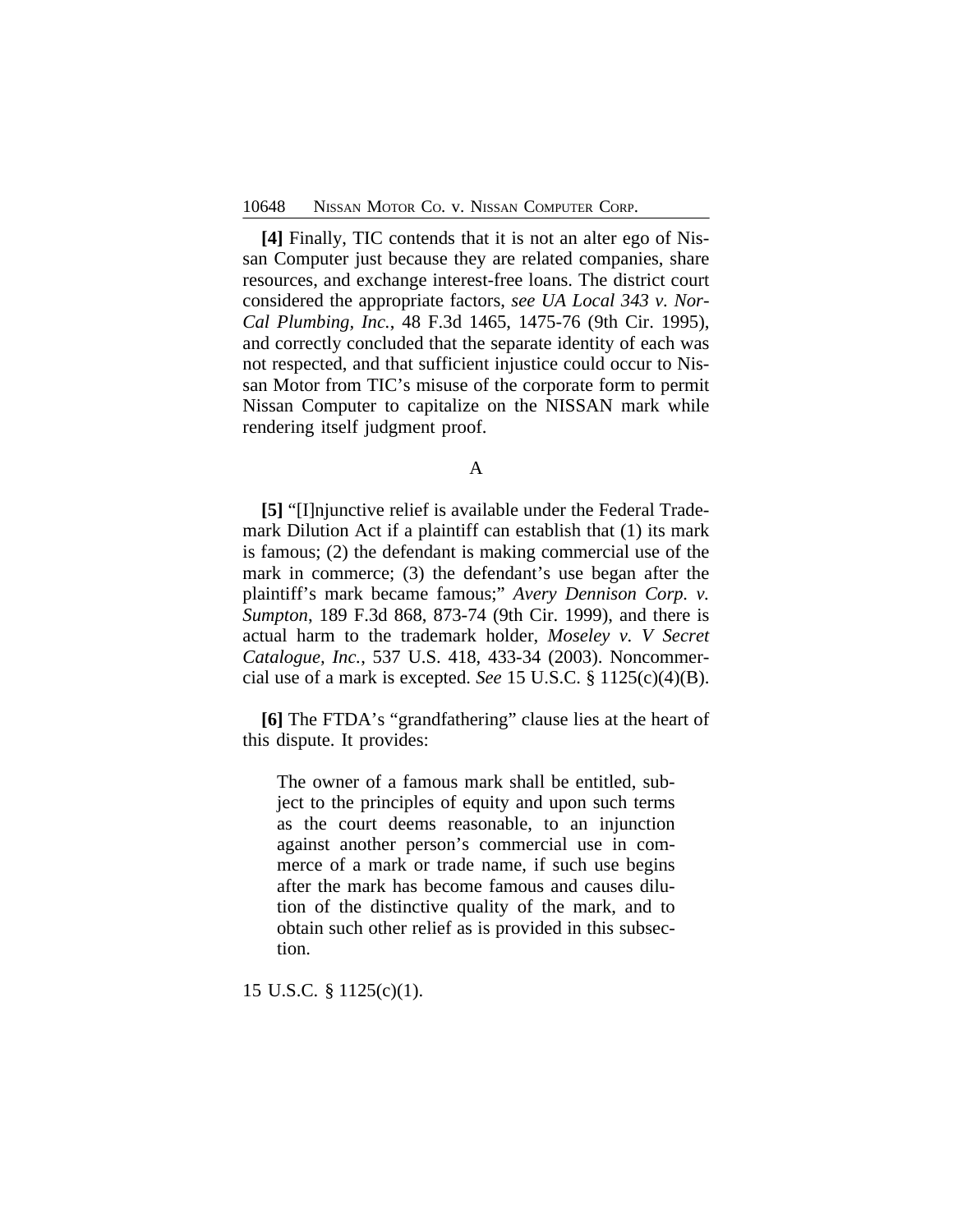In Nissan Computer's view, the "first use" principle requires that fame be measured as of the defendant's actual first use of the mark, not the use that the plaintiff finds objectionable. This would be no later than 1991, when Nissan Computer was incorporated and used the name to sell computers.**<sup>2</sup>** Not surprisingly, Nissan Motor has a different view, that the date to determine famousness of its NISSAN mark is the first time that Nissan Computer used "nissan" by itself as a trade or company name instead of as a composite trade or company name. This would be 1994, when Nissan Computer registered nissan.com as a domain name and opened a website for advertising. Nissan Motor points out that the text of the statute refers to "*such* use," which Nissan Motor interprets to mean not just any use — but the "commercial use in commerce of a mark." **3** Drawing on the anti-dissection rule from

**<sup>3</sup>**The term "use in commerce" means the bona fide use of a mark in the ordinary course of trade, and not made merely to reserve a right in a mark. For purposes of this chapter, a mark shall be deemed to be in use in commerce—

(1) on goods when—

(A) it is placed in any manner on the goods or their containers or the displays associated therewith or on the tags or labels affixed thereto, or if the nature of the goods makes such placement impracticable, then on documents associated with the goods or their sale, and

(B) the goods are sold or transported in commerce, and

(2) on services when it is used or displayed in the sale or advertising of services and the services are rendered in commerce, or the services are rendered in more than one State or in the United States and a foreign country and the person rendering the services is engaged in commerce in connection with the services.

15 U.S.C. § 1127.

**<sup>2</sup>**Nissan Computer argues for the earlier date of 1980, when Uzi Nissan began using his last name for various business enterprises. The district court did not explain why it rejected this possibility, and we do not foreclose considering it afresh on remand. However, based on the arguments made to us we see no basis for holding as a matter of law that Nissan Computer's use amounted to the same, continuous use of the mark since 1980 or that triable issues of fact exist as to it.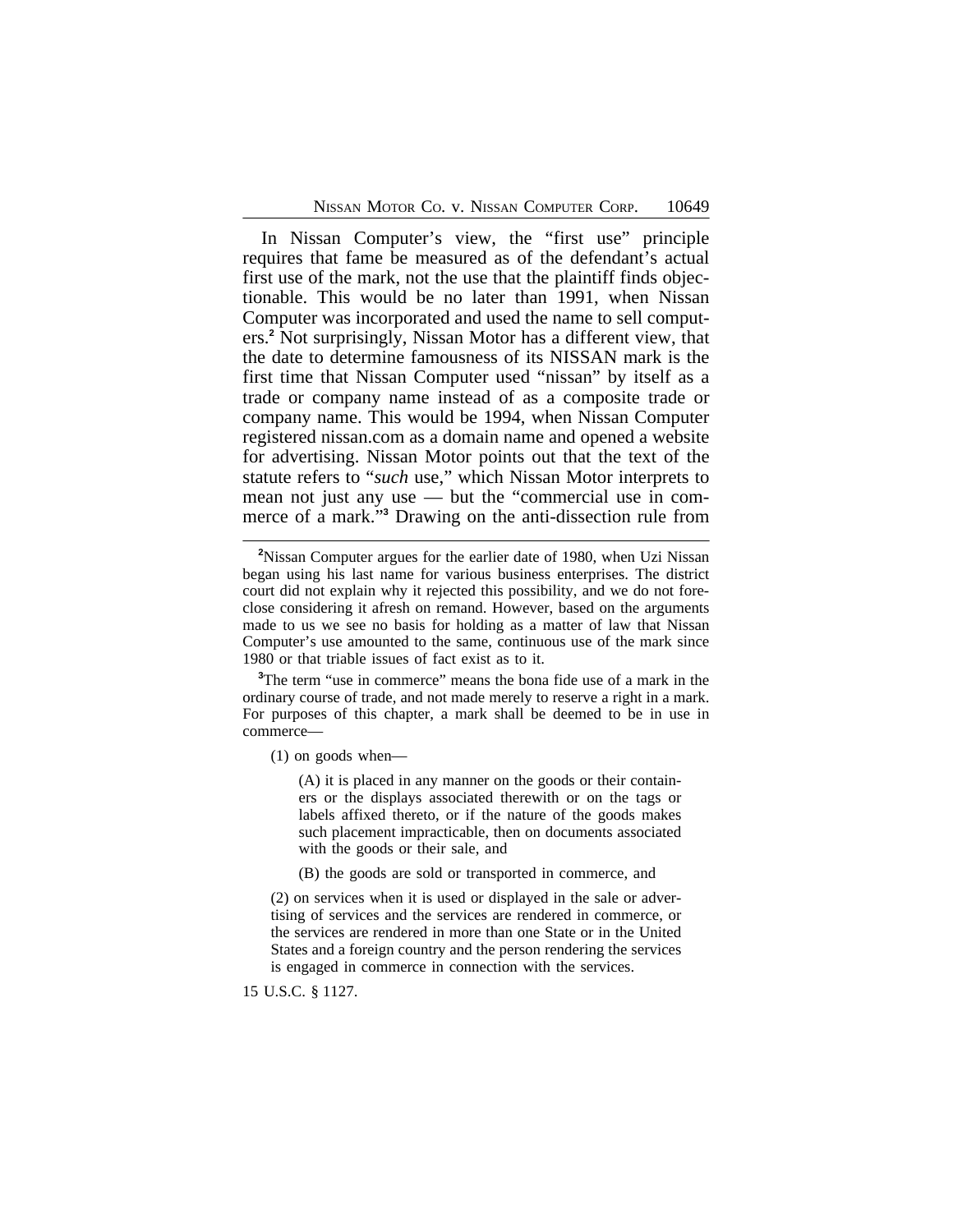trademark infringement law, Nissan Motor also posits that use of "Nissan" by itself is a different "commercial use in commerce" of the NISSAN mark than is "Nissan Computer Corp."

**[7]** We believe "such use" for purposes of § 1125(c) is a use that, assuming it occurs after another's mark has become famous, would arguably dilute the mark. This follows from the text of the statute as well as its purpose. The FTDA protects the holder of a trademark from dilution, which is different from, and broader than, infringement in that neither confusion nor competition is required and the protection is nationwide in scope. *See Avery*, 189 F.3d at 873. Dilution is "the lessening of the capacity of a famous mark to identify and distinguish goods or services, regardless of the presence or absence of  $-(1)$  competition between the owner of the famous mark and other parties, or (2) likelihood of confusion, mistake, or deception." 15 U.S.C. § 1127. As the Supreme Court explained, the purpose of the FTDA "is to protect famous trademarks from subsequent uses that blur the distinctiveness of the mark or tarnish or disparage it, even in the absence of a likelihood of confusion." *Moseley*, 537 U.S. at 431 (quoting H.R.Rep. No. 104-374, p.2 (1995), U.S.Code Cong. & Admin.News 1995, pp 1029, 1030). "Dilution refers to the whittling away of the value of a trademark when it's used to identify different products." *Mattel, Inc. v. MCA Records, Inc.*, 296 F.3d 894, 903 (9th Cir. 2002) (citation and quotation marks omitted). Because protection from dilution comes close to being a "right[ ] in gross," it is a cause of action "reserved for a select class of marks—those marks with such powerful consumer associations that even noncompeting uses can impinge on their value." *Avery Dennison*, 189 F.3d at 875. For this reason, the FTDA extends dilution protection only to those whose mark is a "household name." *Thane Int'l., Inc. v. Trek Bicycle Corp.*, 305 F.3d 894, 911 (9th Cir. 2002).

"[T]he mark used by the alleged diluter must be identical, or nearly identical, to the protected mark" for a dilution claim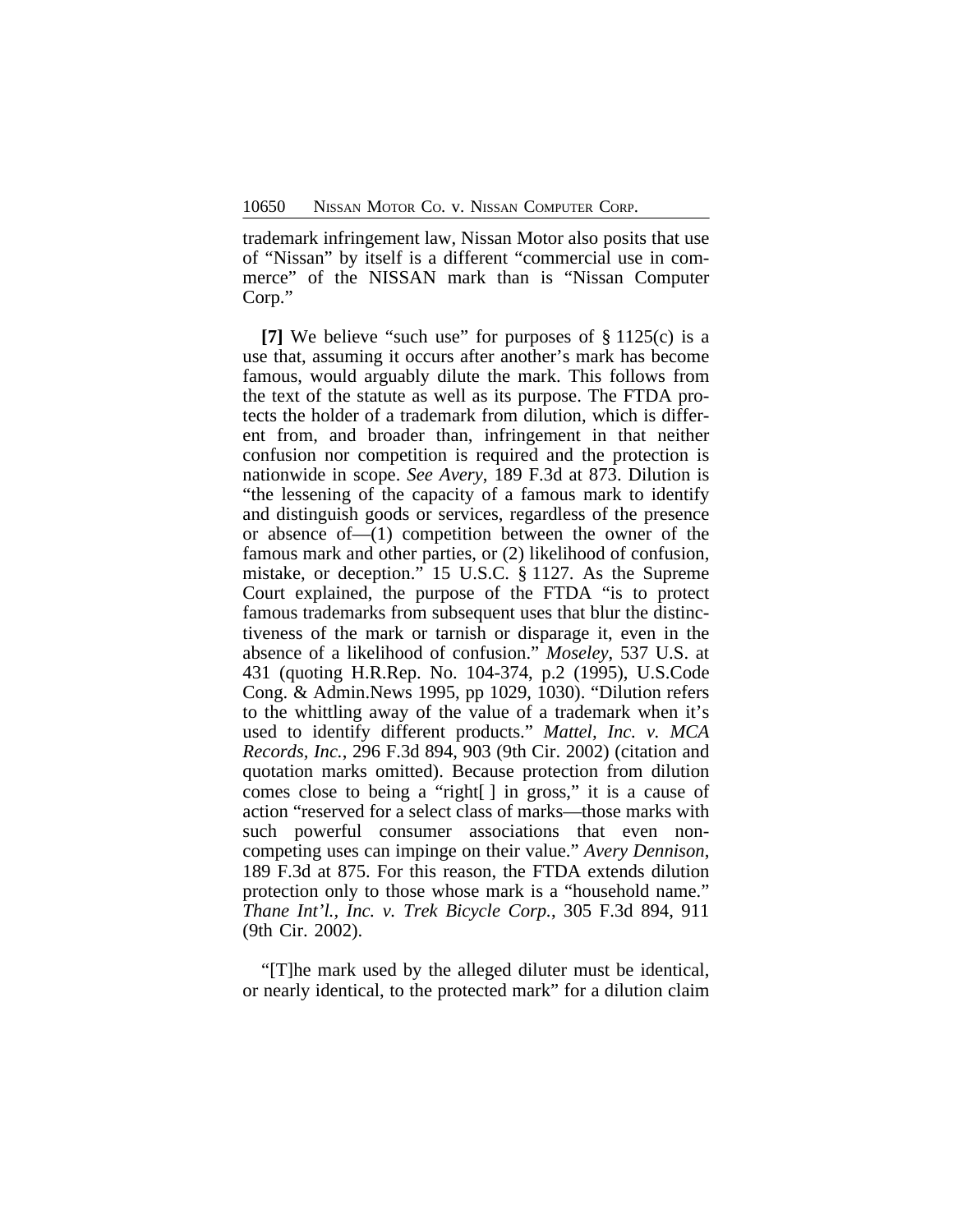to succeed. *Id.* at 905. This means that the mark itself must be identical, or nearly identical, not that it cannot be used in combination with some other identifier. For example, as the Report of the Subcommittee on Courts and Intellectual Property of the House Judiciary Committee observes of the FTDA, "the use of DUPONT shoes, BUICK aspirin, and KODAK pianos would be actionable under this legislation." *See Moseley*, 537 U.S. at 431 (citing H.R.Rep. No 104-374, p.3 (1995), U.S.Code Cong. & Admin. News 1995, pp 1029, 1030); *Thane*, 305 F.3d at 906, 910-11 (citing the same examples in the Senate Report, S.Rep. No. 100-515, at 7 (1988), *reprinted in* 1988 U.S.C.C.A.N. 5577, 5583). We conjured others in *Mattel*, "[f]or example, Tylenol snowboards, Netscape sex shops and Harry Potter dry cleaners would all weaken the commercial magnetism of these marks and diminish their ability to evoke their original associations. These uses dilute the selling power of these trademarks by blurring their uniqueness and singularity, and/or by tarnishing them with negative associations." 296 F.3d at 903 (internal quotations and citations omitted).

The point of dilution law is to protect the owner's investment in his mark. *See, e.g.*, *Thane*, 305 F.3d at 904. This is why it is actionable for a store to call itself KODAK Pianos, as well as KODAK. As the use of KODAK pianos would dilute KODAK, then NISSAN pianos would dilute NISSAN if the NISSAN mark were as famous as KODAK. It follows that NISSAN Computers is a use that arguably dilutes the NISSAN mark. Whether it does in fact, of course, depends upon whether the capacity of the NISSAN mark to identify and distinguish goods or services sold by Nissan Motor has been lessened; however, for purposes of settling the date by which fame must be measured, Nissan Computer's use of the NISSAN mark is arguably diluting even though the word "Nissan" is used in combination with another identifier. *See Mattel*, 296 F.3d at 903-04 (holding that "Barbie Girl" diluted Mattel's "Barbie" mark); *see also Moseley*, 537 U.S. at 433- 34 (suggesting that the evidence required to prove dilution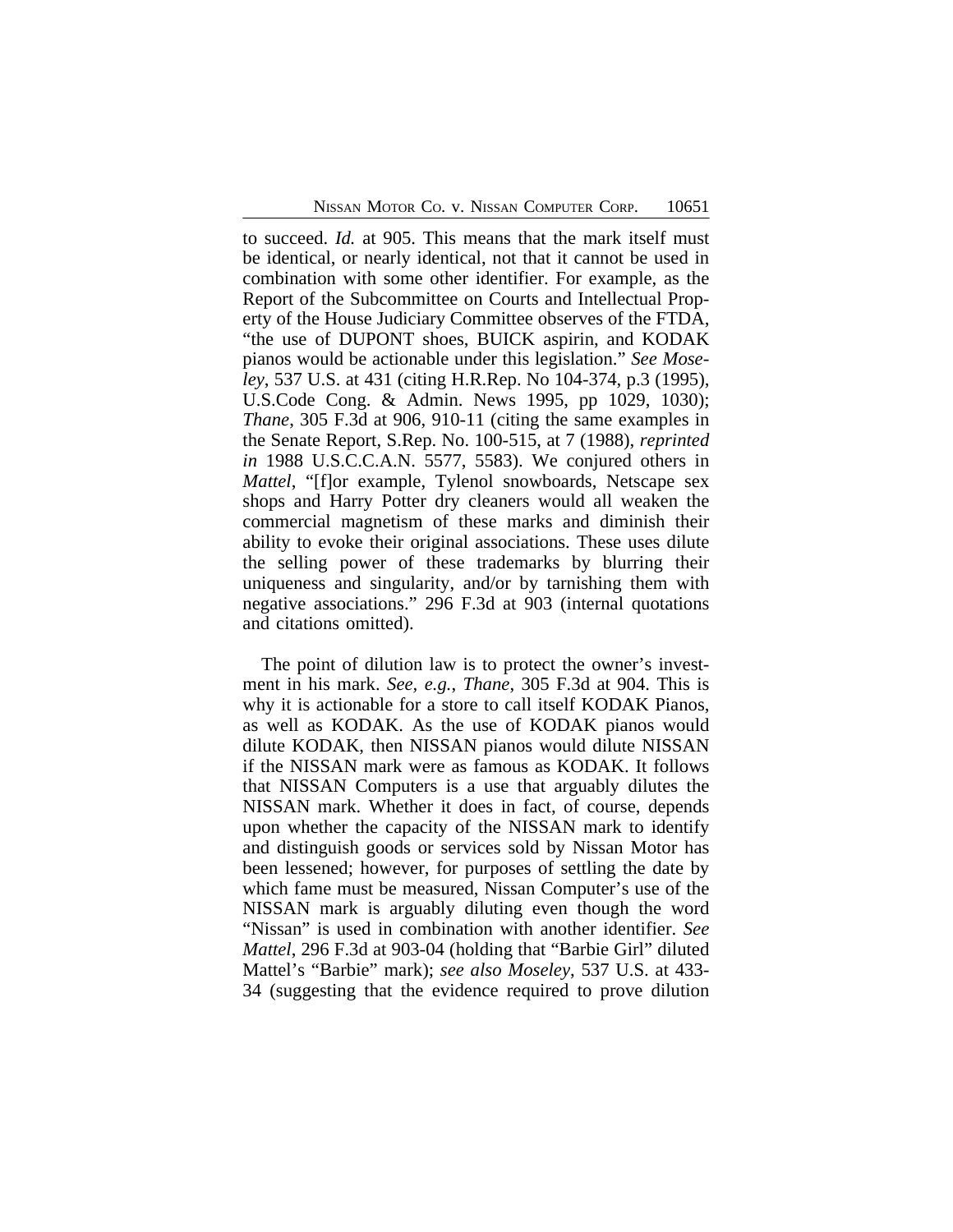may differ depending upon whether the junior and senior marks are identical). In sum, just as the TYLENOL mark, the BARBIE mark, and the KODAK mark are used in commerce when "snowboards," "Girl," and "pianos" are added, the NIS-SAN mark is used in commerce when other words are added to it such that if NISSAN were a famous mark, then "NIS-SAN Computer" could be a dilutive commercial use.

The Federal Circuit recently considered, and rejected, a statutory argument similar to Nissan Motor's, and to the view taken by the district court, that the use that matters for purposes of  $\S 1125(c)$  is the first use that the trademark holder finds objectionable. In *Enterprise Rent-A-Car Co. v. Advantage Rent-A-Car, Inc.*, 330 F.3d 1333, 1336 (Fed. Cir. 2003), Enterprise challenged Advantage's use of the phrase "We'll Even Pick You Up" in television commercials broadcast in San Antonio, Texas between 1992 and 1995 as diluting its own phrases "Pick the Company that Picks You Up" and "Pick Enterprise, We'll Pick You Up," which Enterprise began using in 1994. Enterprise contended that prior use by Advantage in a limited geographic area did not bar its claim of dilution. The court recognized that the term "such use" in § 1125(c) "could refer to any use by the defendant in commerce," or "could refer to the particular use being challenged in the litigation." *Id.* at 1341. It held that the latter was "not a tenable reading of the statute," and that "the statute's reference to 'such use' must refer to any use in commerce." *Id.* at 1341-42. We agree that this is a more sensible construction. As the Federal Circuit explained, "it is significant that there is no qualification in the statute requiring that the defendant's prior use be substantial or cover a wide geographic area to defeat an injunction under the statute." *Id.* at 1342. If it were otherwise, and first use for purposes of § 1125(c) turned on whatever use the mark's owner finds particularly objectionable, "[o]wners of famous marks would have the authority to decide when an allegedly diluting use was objectionable, regardless of when the party accused of diluting first began to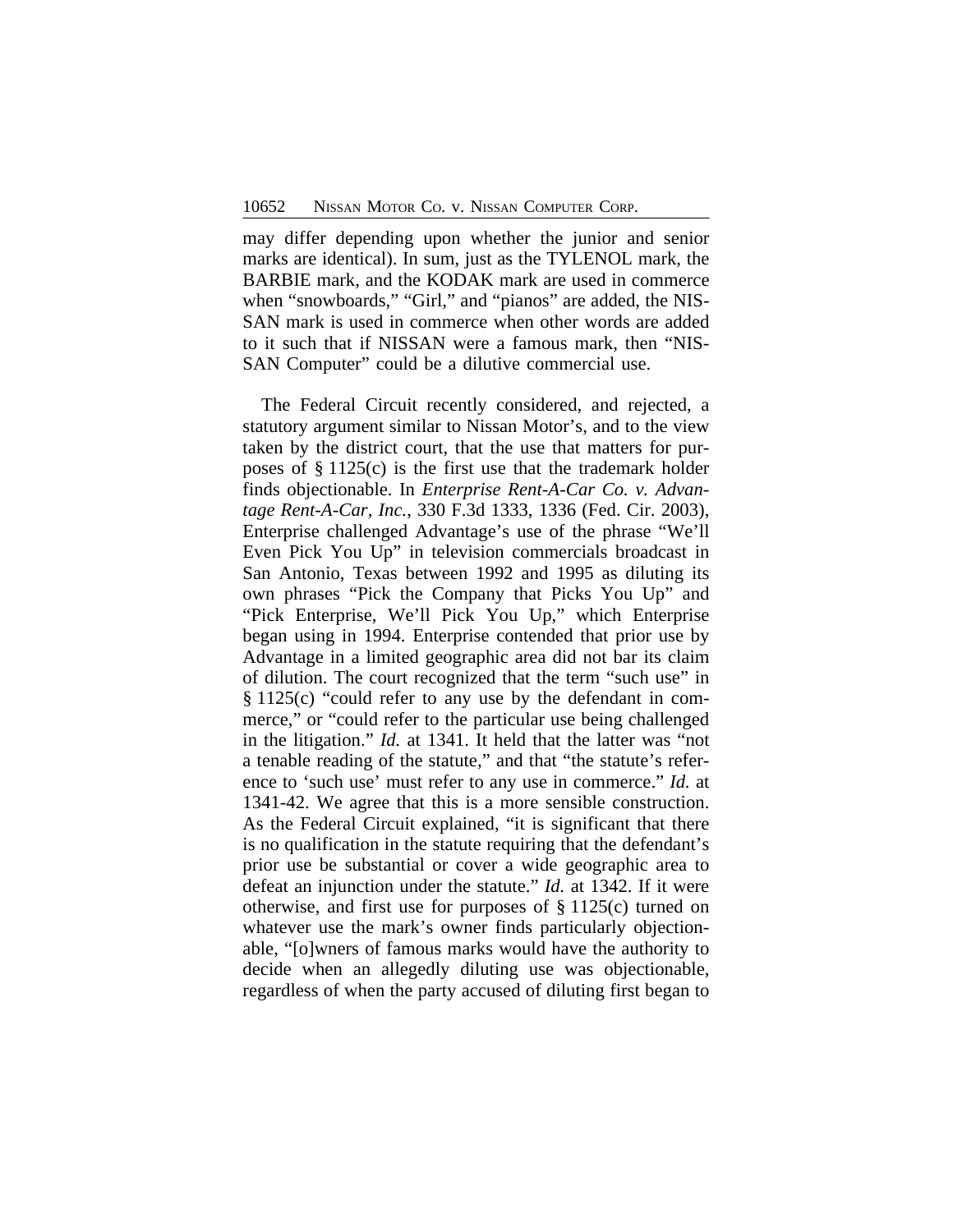use the mark." *The Network Network v. CBS Inc.*, 54 U.S.P.Q.2d 1150, 1153 (C.D. Cal. 2000).

Nissan Motor's reliance on the anti-dissection rule is also unhelpful. That doctrine prescribes that "a composite mark is tested for its validity and distinctiveness by looking at it as a whole, rather than dissecting it into its component parts." 2 J. Thomas McCarthy, *McCarthy on Trademarks and Unfair Competition* § 11:27 (4th ed. 2003); *GoTo.com, Inc. v. Walt Disney Co.*, 202 F.3d 1199, 1207 (9th Cir. 2000) ("[I]t is the mark in its entirety that must be considered—not simply individual elements of that mark.") (citation omitted). However, our task here is not to test distinctiveness but to determine famousness.

**[8]** Accordingly, we hold that any commercial use of a famous mark in commerce is arguably a diluting use that fixes the time by which famousness is to be measured. In this respect as in others, a dilution claim differs from a claim for infringement, because not all uses of a mark are actionable. *See Interstellar Starship Servs., Ltd. v. EPIX, Inc.*, 304 F.3d 936, 943-44 (9th Cir. 2002) (explaining why companies using the same mark for different products with different consumer expectations may not cause initial interest confusion). For purposes of the FTDA, however, the commercial use of "Nissan" for computers in Nissan Computer was a use of the NIS-SAN mark in commerce that was arguably diluting. "Such use" occurred in 1991. Therefore, fame of the NISSAN mark must be measured as of 1991.

Nissan Motor argues that even if the fame of its mark must be measured as of 1991 rather than 1994, reversal is not required because the NISSAN mark was also famous as of 1991. However, the district court found that there were triable issues of fact when it was of the view that fame should be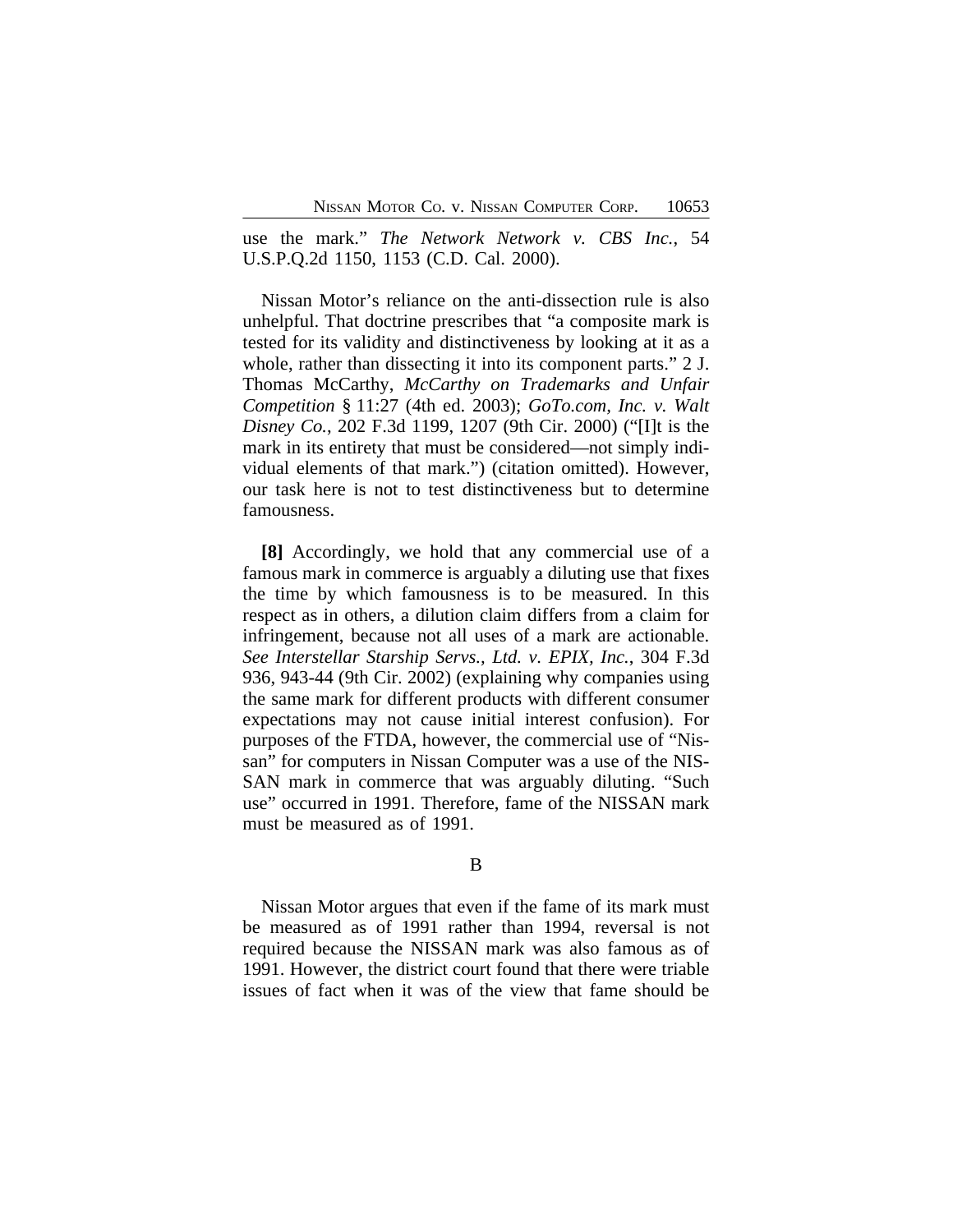determined as of 1991. The record is not so clear that we can affirm notwithstanding the district court's conclusion.

The FTDA lists eight non-exclusive factors for a court to consider in determining whether a mark is distinctive and famous. They are:

(A) the degree of inherent or acquired distinctiveness of the mark;

(B) the duration and extent of use of the mark in connection with the goods or services with which the mark is used;

(C) the duration and extent of advertising and publicity of the mark;

(D) the geographical extent of the trading area in which the mark is used;

(E) the channels of trade for the goods or services with which the mark is used;

(F) the degree of recognition of the mark in the trading areas and channels of trade used by the mark's owner and the person against whom the injunction is sought;

(G) the nature and extent of use of the same or similar marks by third parties; and

(H) whether the mark was registered . . . or on the principal register.

15 U.S.C. § 1125(c)(1).

Without going into detail because we must remand in any event, there is no question that the NISSAN mark is distinc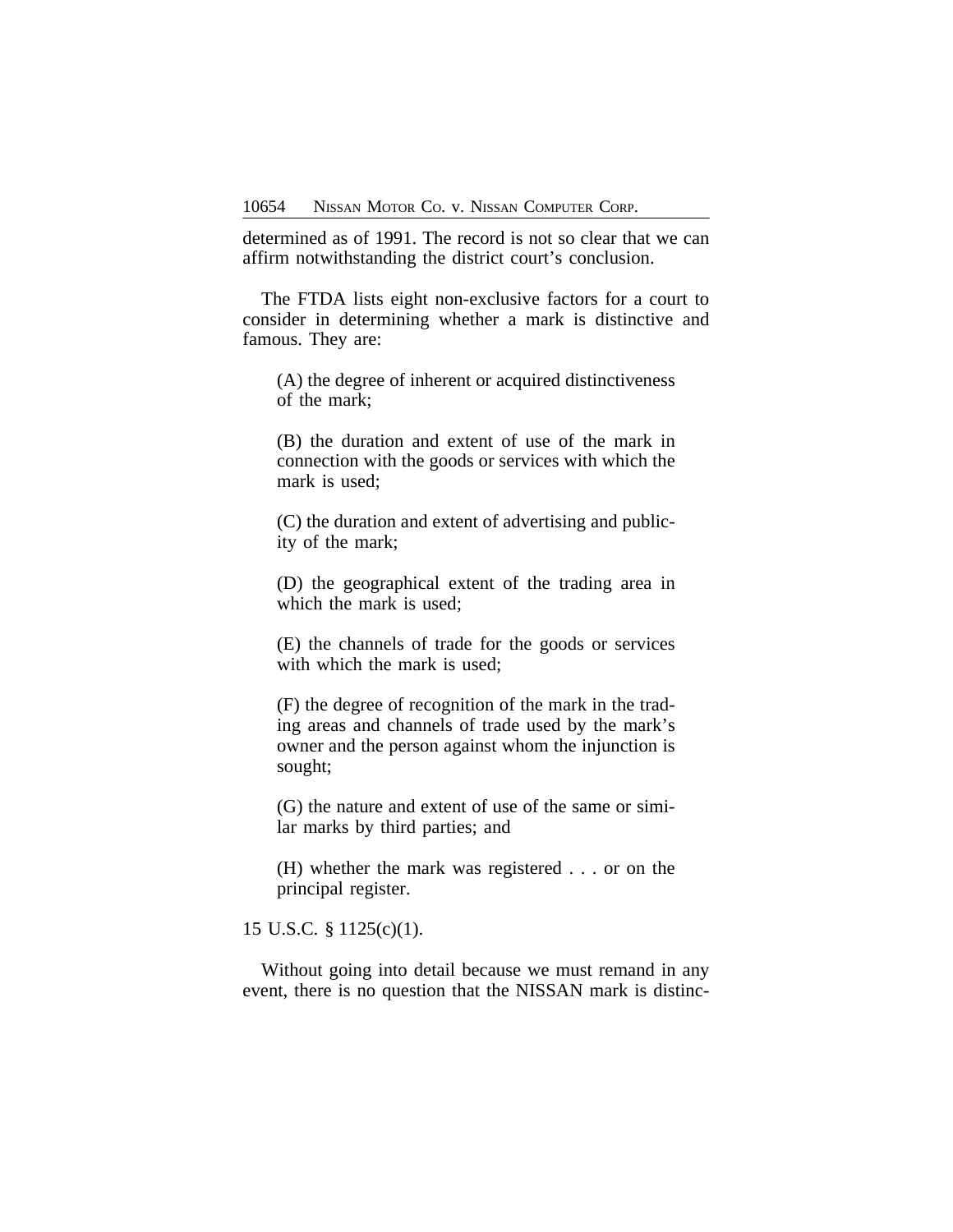tive because it became incontestible five years after being registered, yet "to be capable of being diluted, a mark must have a *degree* of distinctiveness and 'strength' beyond that needed to serve as a trademark." *Avery Dennison*, 189 F.3d at 876 (citations and quotations omitted) (emphasis added). "[F]amousness requires more than mere distinctiveness." *Id*. at 879.

Nissan Motor introduced evidence through surveys, studies, and expert opinion that the NISSAN mark had considerable public recognition, however Nissan Computer questioned their methodology and import, and we have no ruling on these issues from the district court. For example, an Allison-Fisher survey found that NISSAN enjoyed 55% awareness among consumers in 1985, 60% in 1986, and 65% in 1991, but Nissan Computer's experts counter that the survey measured only the attitude of people who intended to buy a new car, thereby skewing the results in favor of Nissan Motor, and claim that there are methodological errors in the survey's analysis. The same applies to the Landor Research Survey, which concluded that Nissan Motor was one of the 200 most powerful brands in America in 1988; Nissan Computer's experts point out that the survey was a newspaper account without a description of methodology, universe of respondents, or statistical reliability of results. Another public opinion survey that reported consumer familiarity with "Nissan" was conducted between 1999 and January 2000 and spoke as of that time frame, which sheds no light on public perception in 1991. Although Nissan Motor's promotional expenditures for vehicles bearing the NISSAN mark — more than \$898 million during the period 1985-1991 — weigh in its favor, we cannot say as a matter of law, on this record, that the survey, expert, and advertising evidence permit only the conclusion that the NISSAN mark was famous as of 1991.

The record is further clouded by what it shows about the word "Nissan" and its third-party use. "Nissan" is a common Jewish/Israeli last name, a Biblical term originally identifying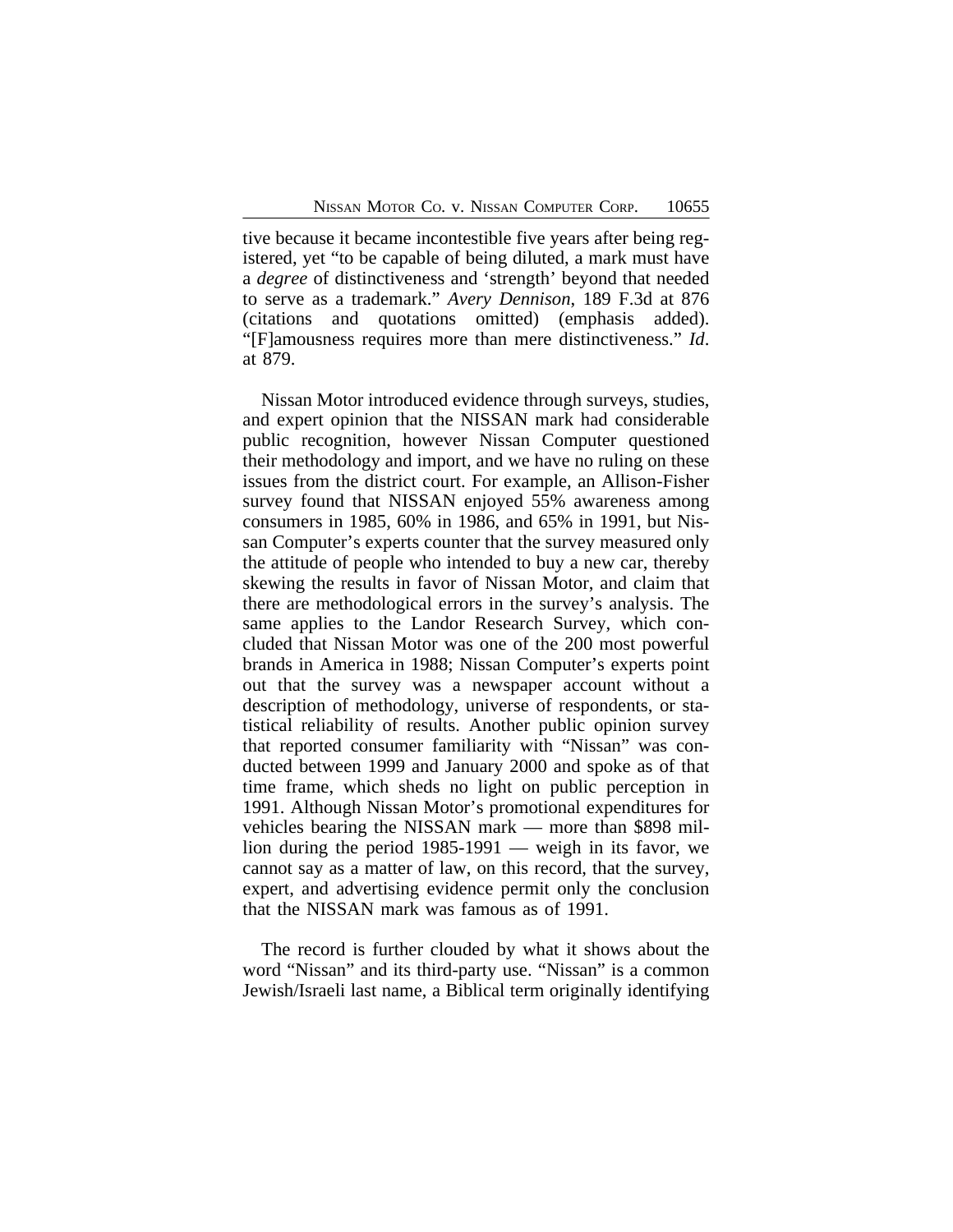the first month in the calendar, the contemporary name of the seventh month in the Jewish calendar, the Arabic word for April, and is part of the trademark or trade name of more than 190 unaffiliated businesses in the United States including "Nissan Thermos," "Nissan Chemical," and "Nissan Fire and Marine Insurance Company." The word "Nissan" is an acronym in Japanese for "Japanese Industries KK." Nissan Motor itself is a party to a Trademark Basic Agreement with "Nissan Chemical," "Nissan Agriculture and Forestry," "Nippon Oxygen Co.," "Nippon Fisheries Co.," and "Nippon Oil and Fat Co.," in which each agrees to cooperate to ensure the proper use and protection of the "Nissan" related trademark. And there are thousands of domain names that use the word "Nissan." All of this is relevant, because "when 'a mark is in widespread use, it may not be famous for the goods or services of one business.' " *Avery Dennison*, 189 F.3d at 878 (quoting Trademark Review Commission, *Report & Recommendation*, 77 Trademark Rep. 375, 461 (Sept.-Oct.1987)). That other unaffiliated companies use "Nissan" in their names at a minimum raises a question whether the mark can be considered a famous mark eligible for dilution protection. *See id*. (stating that widespread use of the mark in the name of other companies makes fame unlikely).

**[9]** In sum, we cannot say on this record that genuine issues of material fact do not exist as to the degree of distinctiveness of the NISSAN mark, the weight to be given and the conclusions to be drawn from the experts' reports and surveys, the impact of third party uses of NISSAN, and the overall fame of the NISSAN mark in 1991.

#### $\mathsf{C}$

**[10]** After the district court's final decision in this case, the Supreme Court held in *Moseley v. V Secret Catalogue*, 537 U.S. 418 (2003), that actual dilution must be shown for a dilution claim to succeed. Based on *Moseley*, Nissan Computer and TIC argue that summary judgment on the FTDA claim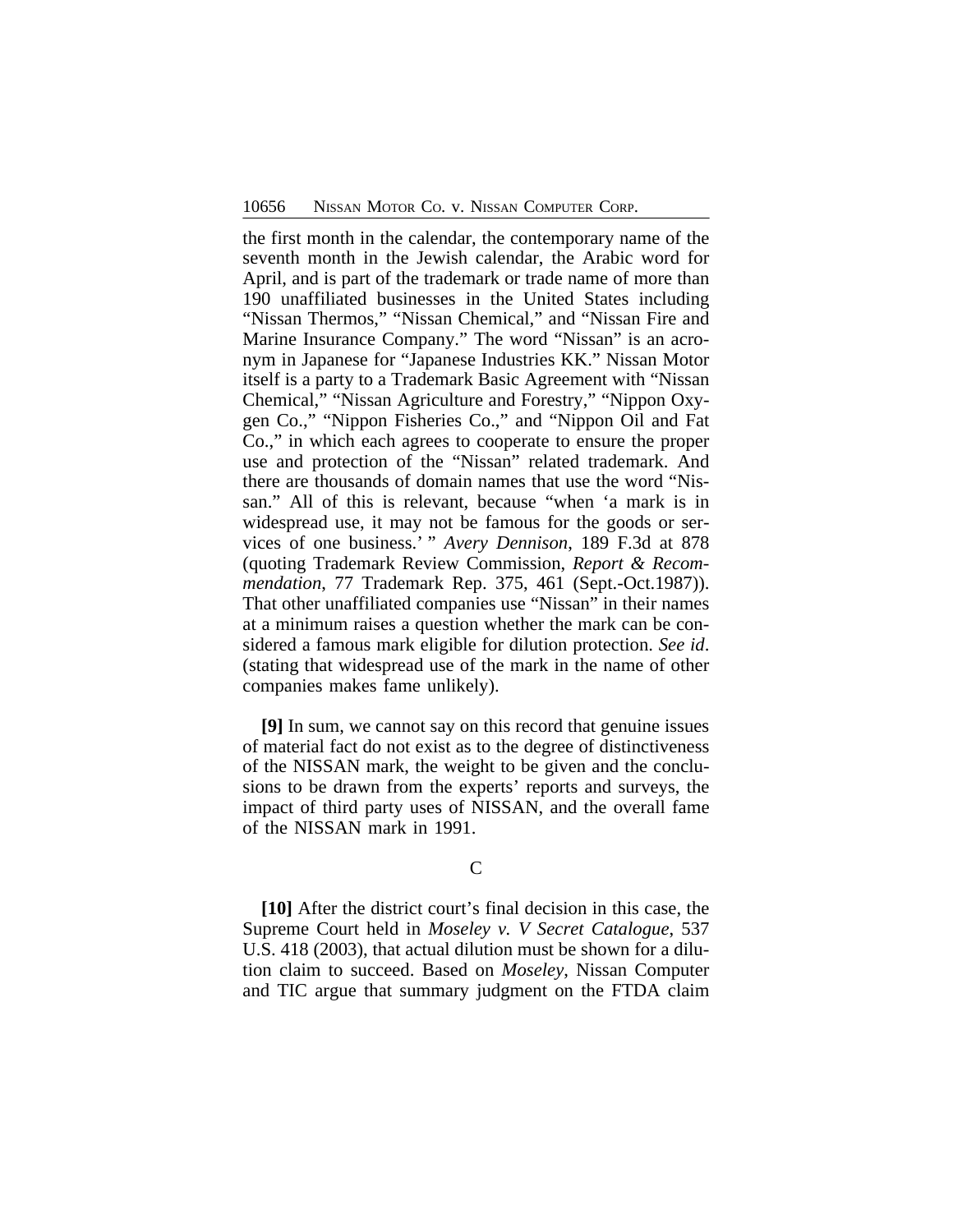must be reversed because Nissan Motor presented no evidence of actual harm to the NISSAN mark. Nissan Motor argues otherwise, relying on *Moseley*'s statement that "direct evidence of dilution such as consumer surveys will not be necessary if actual dilution can reliably be proved through circumstantial evidence — the obvious case is one where the junior and senior marks are identical." *Id*. at 434. However, it is not entirely clear what the Court meant by this, *see Ty Inc. v. Softbelly's Inc.*, 353 F.3d 528, 536 (7th Cir. 2003), and appellate review would be aided by a record developed in light of *Moseley* and the district court's analysis of it. Therefore, we follow the lead of *Horphag Research Ltd. v. Pellegrini*, 337 F.3d 1036, 1041 (9th Cir. 2003), and remand to give the district court an opportunity to consider in the first instance whether there has been actual dilution within the meaning of *Moseley*.

Nissan Motor also urges that remand is not necessary because the California analogue of the FTDA, Cal. Bus. & Prof. Code § 14330,<sup>4</sup> affords another basis upon which to affirm. However, the district court granted injunctive relief entirely under the FTDA. We prefer to hear from the district court in the first instance on this as well. The California analogue has generally been construed consistently with federal law, and no argument has been made to us about whether, or how, *Moseley* might affect what the California Supreme Court would do. In addition, Nissan Computer has claimed on appeal that a nationwide injunction for violation of state law is inappropriate and unconstitutional. *See, e.g.*, *Enterprise*, 330 F.3d at 1342 ("A federal dilution statute is necessary

**<sup>4</sup>**Cal. Bus. & Prof. Code § 14330 provides:

Likelihood of injury to business reputation or of dilution of the distinctive quality of a mark registered under this chapter, or a mark valid at common law, or a trade name valid at common law, shall be a ground for injunctive relief notwithstanding the absence of competition between the parties or the absence of confusion as to the source of goods or services.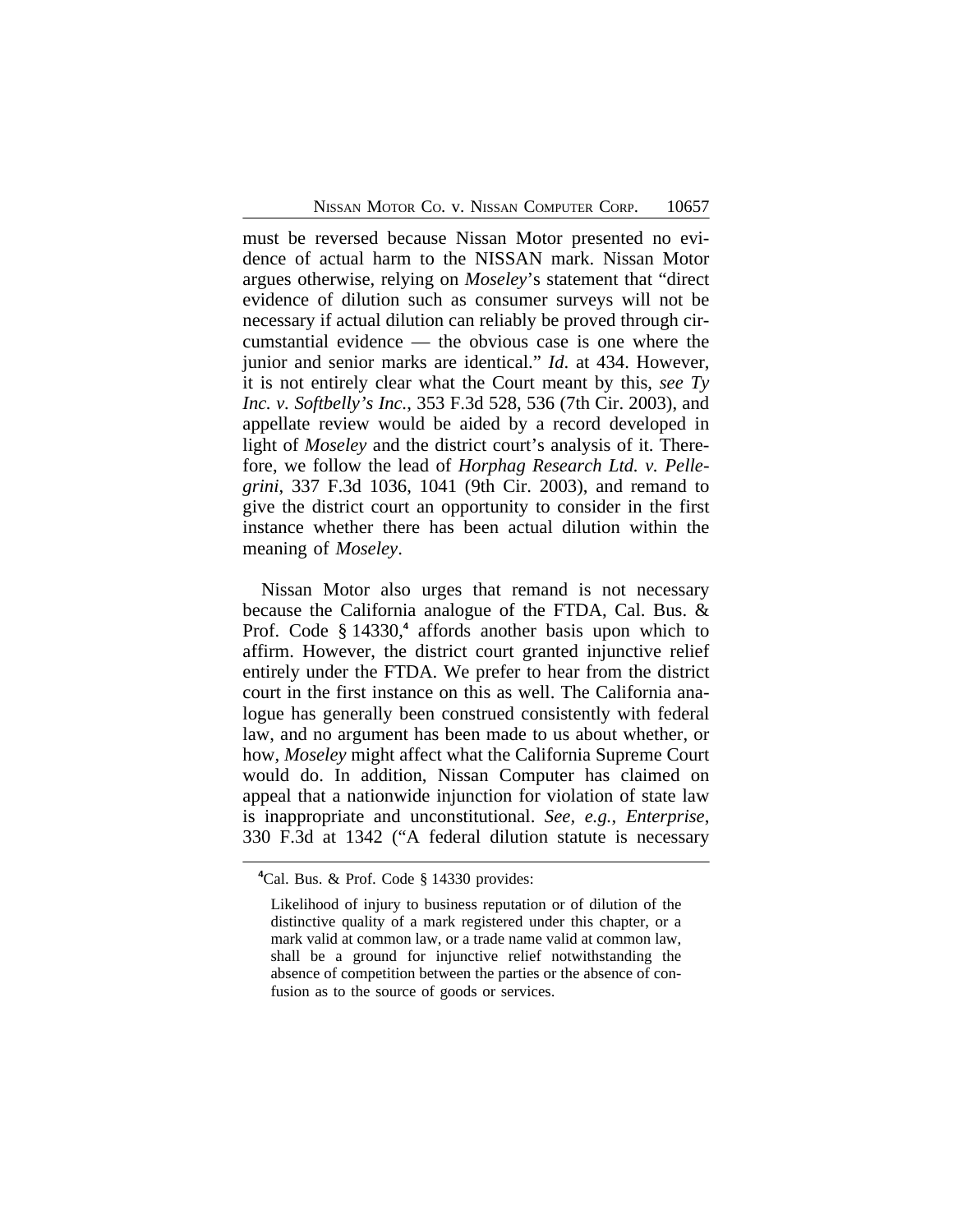because famous marks ordinarily are used on a nationwide basis and dilution protection is currently only available on a patch-quilt system of protection . . . . Further, court decisions have been inconsistent and some courts are reluctant to grant nationwide injunctions for violation of state law . . . . This simply encourages forum-shopping and increases the amount of litigation.") (quoting H.R. Rep. No. 104-374, at 3-4). While "California courts have repeatedly held that they have authority to issue injunctions which have effect beyond the borders of California," *Duncan v. Stuetzle*, 76 F.3d 1480, 1488-89 (9th Cir. 1996), this remains an open question in this circuit. *Id.* at 1489 n.13. As we have no ruling before us, we leave the constitutionality of a nationwide injunction based on state law for another day and remand to the district court to consider, if necessary, whether it would grant injunctive relief, or alter its scope, if the dilution liability were based solely on California law.

### D

Nissan Computer seeks relief from the provision of the permanent injunction that restrains it from placing links on nissan.com and nissan.net to other websites containing disparaging remarks or negative commentary about Nissan Motor. It contends that such speech is non-commercial, thus not diluting under the FTDA. Nissan Computer also maintains that the disclaimer ordered in the preliminary injunction is sufficient to assure there is no dilution. Finally, it submits that the injunction does not control the uses of the domain names but instead, prohibits a particular type of content posted at the website.

Nissan Motor argues that we need not revisit Nissan Computer's First Amendment challenge to the permanent injunction because we already considered and rejected it by denying Nissan Computer's motion to stay. We disagree, as the standards for a stay differ from the review on the merits that is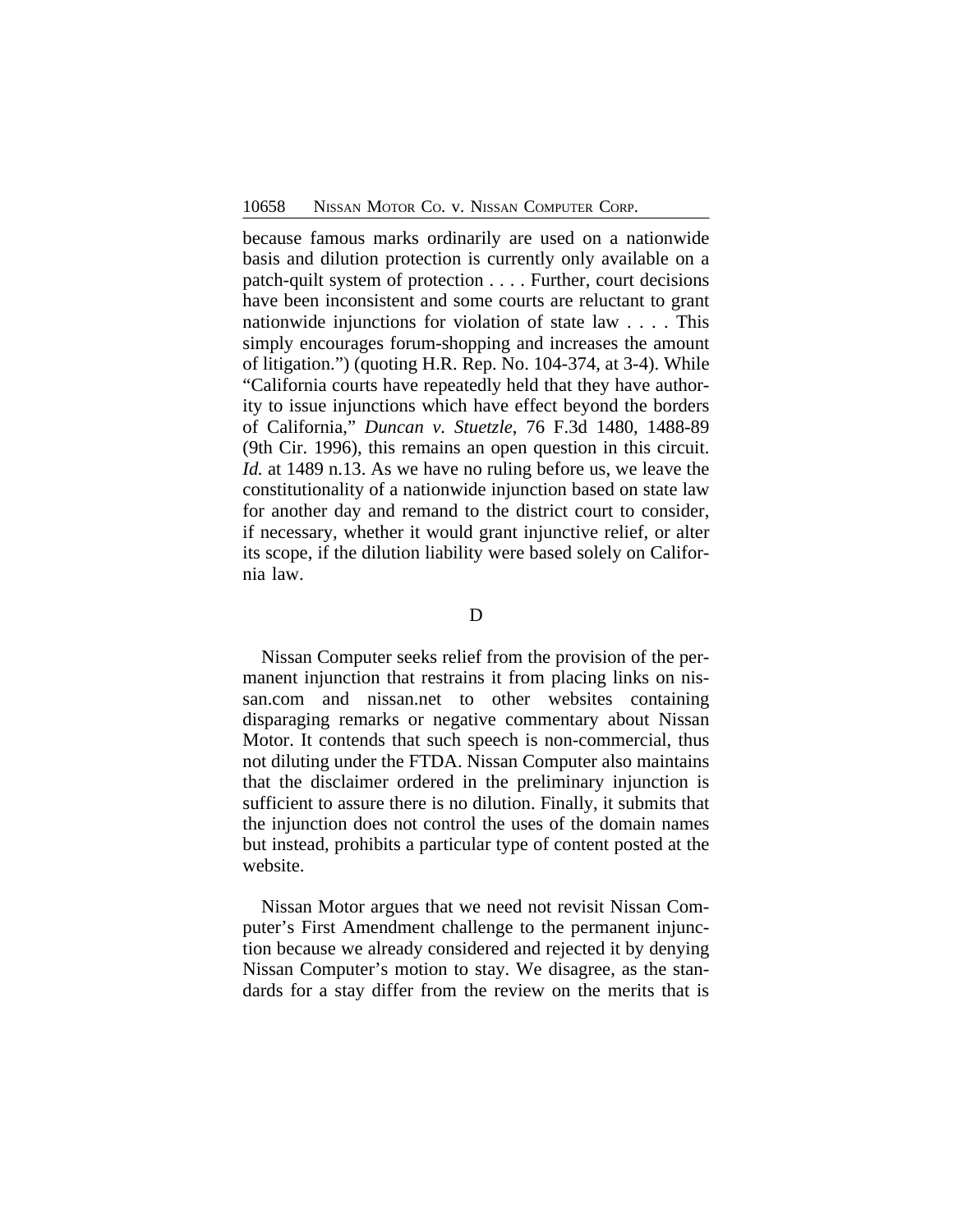now before us.**<sup>5</sup>** Beyond this, Nissan Motor defends the injunction as narrowly tailored, arguing that it restricts use of just two websites identical to the NISSAN mark. These restrictions, in its view, constitute regulation of nothing more than non-expressive trademark-equivalent domain names that do not express or communicate any views at all. For this reason, Nissan Motor asks us to hold that the First Amendment is not implicated because it is only when a trademark is used as part of a communicative message and not as a source identifier (which is what a domain name functions as in cyberspace) that the First Amendment is implicated. We disagree with this as well.

Prohibiting Nissan Computer from placing links to other sites with disparaging commentary goes beyond control of the Nissan name as a source identifier. The injunction does not enjoin use of nissan.com, but enjoins certain content on the nissan.com website. Thus, it is not the source identifier that is controlled, but the communicative message that is constrained. Consequently, the First Amendment is implicated.

**[11]** The prohibited use of the mark is a content-based restriction because the purpose behind it is to control the message and it is not "justified without reference to the content of the regulated speech." *See, e.g.*, *Ward v. Rock Against Racism*, 491 U.S. 781, 791 (1989) (citation and quotation omitted). "Content-based regulations pass constitutional muster only if they are the least restrictive means to further a compel-

**<sup>5</sup>** *See, e.g.*, *Artukovic v. Rison*, 784 F.2d 1354, 1355 (9th Cir. 1986) (explaining that a stay is warranted if applicant shows probability of success on the merits and likelihood of irreparable injury or serious questions on merits and balance of hardships tipping in its favor). We review the scope of injunctive relief for abuse of discretion. *See Idaho Watersheds Project v. Hahn*, 307 F.3d 815, 823 (9th Cir. 2002). "A district court by definition abuses its discretion when it makes an error of law." *Koon v. United States*, 518 U.S. 81, 100 (1996). On First Amendment challenges, we conduct an independent, de novo review. *See Jacobsen v. United States Postal Serv.*, 993 F.2d 649, 653-54 (9th Cir. 1993).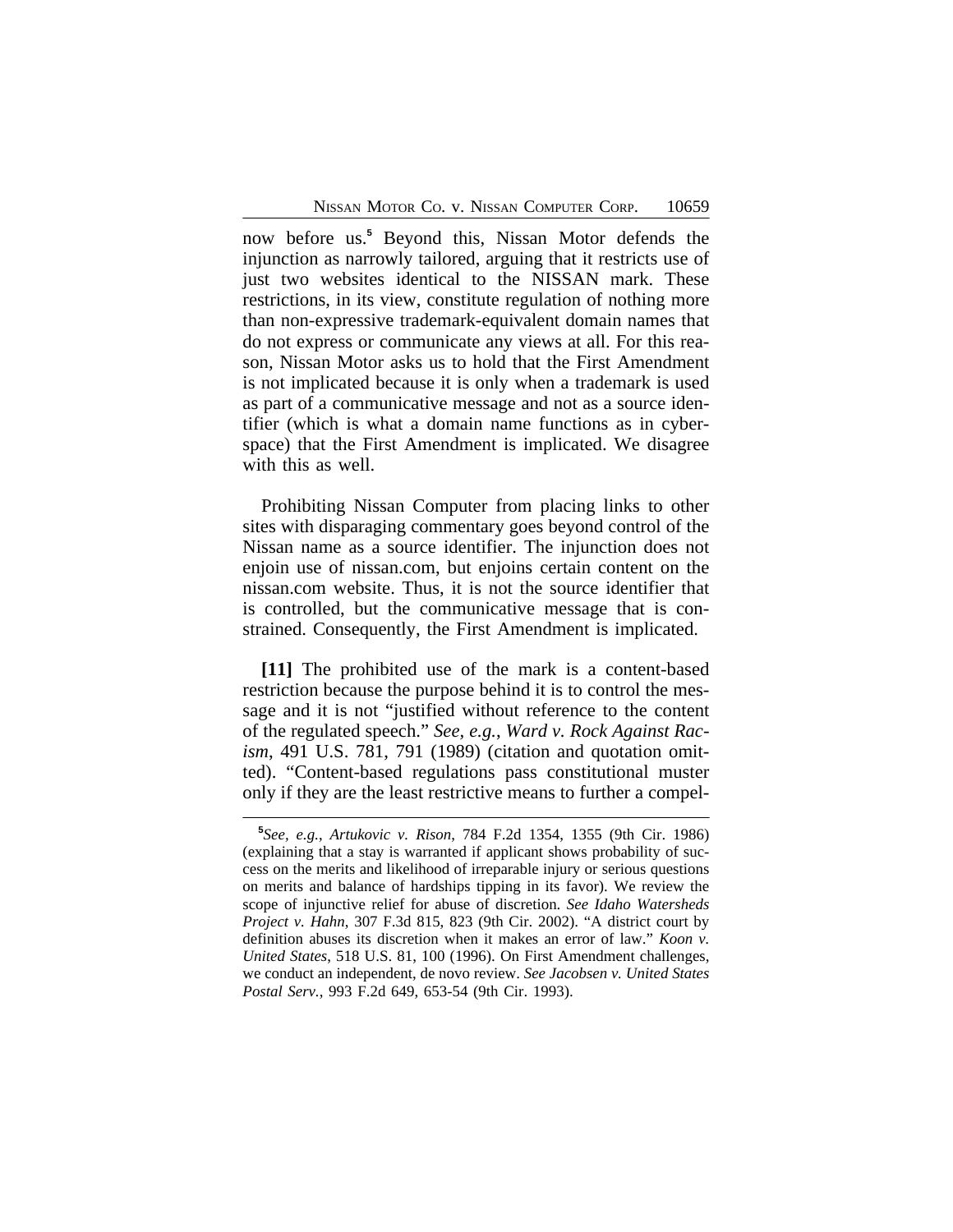ling interest." *S.O.C., Inc. v. County of Clark*, 152 F.3d 1136, 1145 (9th Cir. 1998) (citing *Sable Communications of Cal. v. F.C.C.*, 492 U.S. 115, 126 (1989)). As a content-based restriction, the injunction is presumptively invalid, *see R.A.V. v. City of St. Paul*, 505 U.S. 377, 382 (1992), and not subject to a "time, place, and manner" analysis, *see Reno v. ACLU*, 521 U.S. 844, 879 (1997). Thus, it is immaterial whether there are alternative places on the web that negative commentary about Nissan Motor can be posted. The injunction is also viewpoint based because it only prohibits *disparaging* remarks and *negative* commentary. *See R.A.V.*, 505 U.S. at 391.

The FTDA anticipates the constitutional problem where the speech is not commercial but is potentially dilutive by including an exception for noncommercial use of a mark. *See* 15 U.S.C. § 1125(c)(4)(B); *Mattel*, 296 F.3d at 905-06 (recognizing that the "noncommercial use" exemption in the FTDA was designed to prevent courts from issuing injunctions that collide with the First Amendment). So, the relevant question is whether linking to sites that contain disparaging comments about Nissan Motor on the nissan.com website is commercial.

**[12]** "Although the boundary between commercial and noncommercial speech has yet to be clearly delineated, the core notion of commercial speech is that it does no more than propose a commercial transaction." *Mattel*, 296 F.3d at 906 (quoting *Hoffman v. Capital Cities/ABC, Inc.*, 255 F.3d 1180, 1184 (9th Cir. 2001)) (quotation marks omitted). "If speech is not 'purely commercial'—that is, if it does more than propose a commercial transaction—then it is entitled to full First Amendment protection." *Id.* Negative commentary about Nissan Motor does more than propose a commercial transaction and is, therefore, non-commercial.

Nissan Motor argues that disparaging remarks or links to websites with disparaging remarks at nissan.com is commercial because the comments have an effect on its own commerce. *See Jews for Jesus v. Brodsky*, 993 F.Supp. 282, 308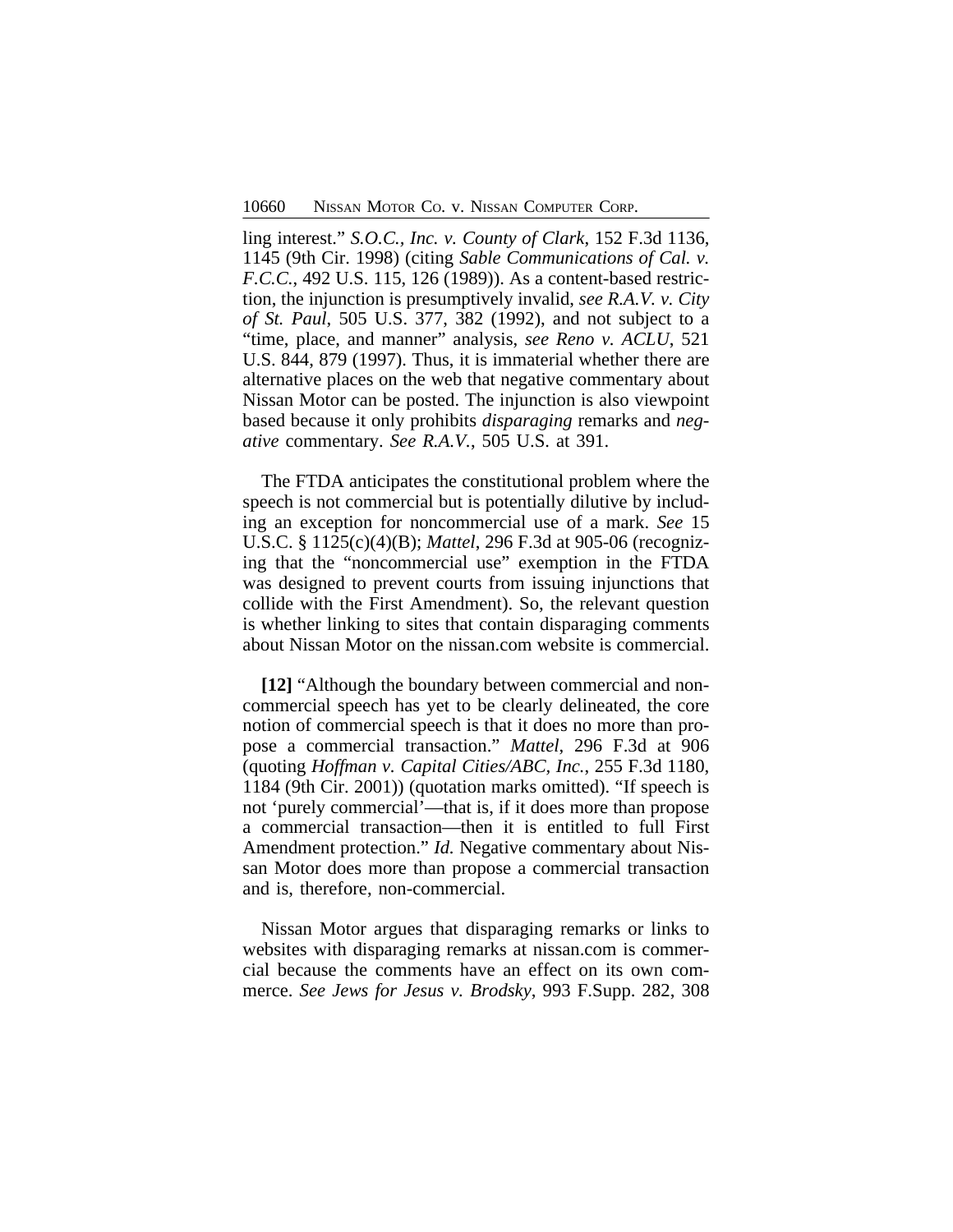(D.N.J. 1998) ("The conduct of the Defendant also constitutes a commercial use of the Mark and the Name of the Plaintiff Organization because it is designed to harm the Plaintiff Organization commercially by disparaging it and preventing the Plaintiff Organization from exploiting the Mark and the Name of the Plaintiff Organization."). However, we have never adopted an "effect on commerce" test to determine whether speech is commercial and decline to do so here.

We are persuaded by the Fourth Circuit's reasoning in a similar case involving negative material about Skippy Peanut Butter posted on skippy.com, a website hosted by the owner of the trademark SKIPPY for a cartoon comic strip. CPC, which makes Skippy Peanut Butter, successfully sought an injunction that ordered removal of the material. The court of appeals reversed. *CPC Int'l, Inc. v. Skippy Inc.*, 214 F.3d 456, 461-63 (4th Cir. 2000). Recognizing that criticism was vexing to CPC, the court emphasized how important it is that "trademarks not be 'transformed from rights against unfair competition to rights to control language.' " *Id.* at 462 (quoting Mark A. Lemley, *The Modern Lanham Act and the Death of Common Sense*, 108 Yale L.J. 1687, 1710-11 (1999)). It held that speech critical of CPC was informational, not commercial speech. Likewise here, links to negative commentary about Nissan Motor, and about this litigation, reflect a point of view that we believe is protected.

Nissan Motor relies on *San Francisco Arts & Athletics, Inc. v. USOC*, 483 U.S. 522 (1987), to argue that it has obtained a limited property right in the NISSAN mark which Nissan Computer does not have a First Amendment right to appropriate to itself. In that case, the Court held that the Amateur Sports Act of 1978 did not unconstitutionally prohibit certain commercial and promotional uses of the word "Olympic" because Congress has a broader public interest than in traditional trademark law — promoting the "physical and moral qualities which are the basis of sport" and "the participation of amateur athletes from the United States in 'the great four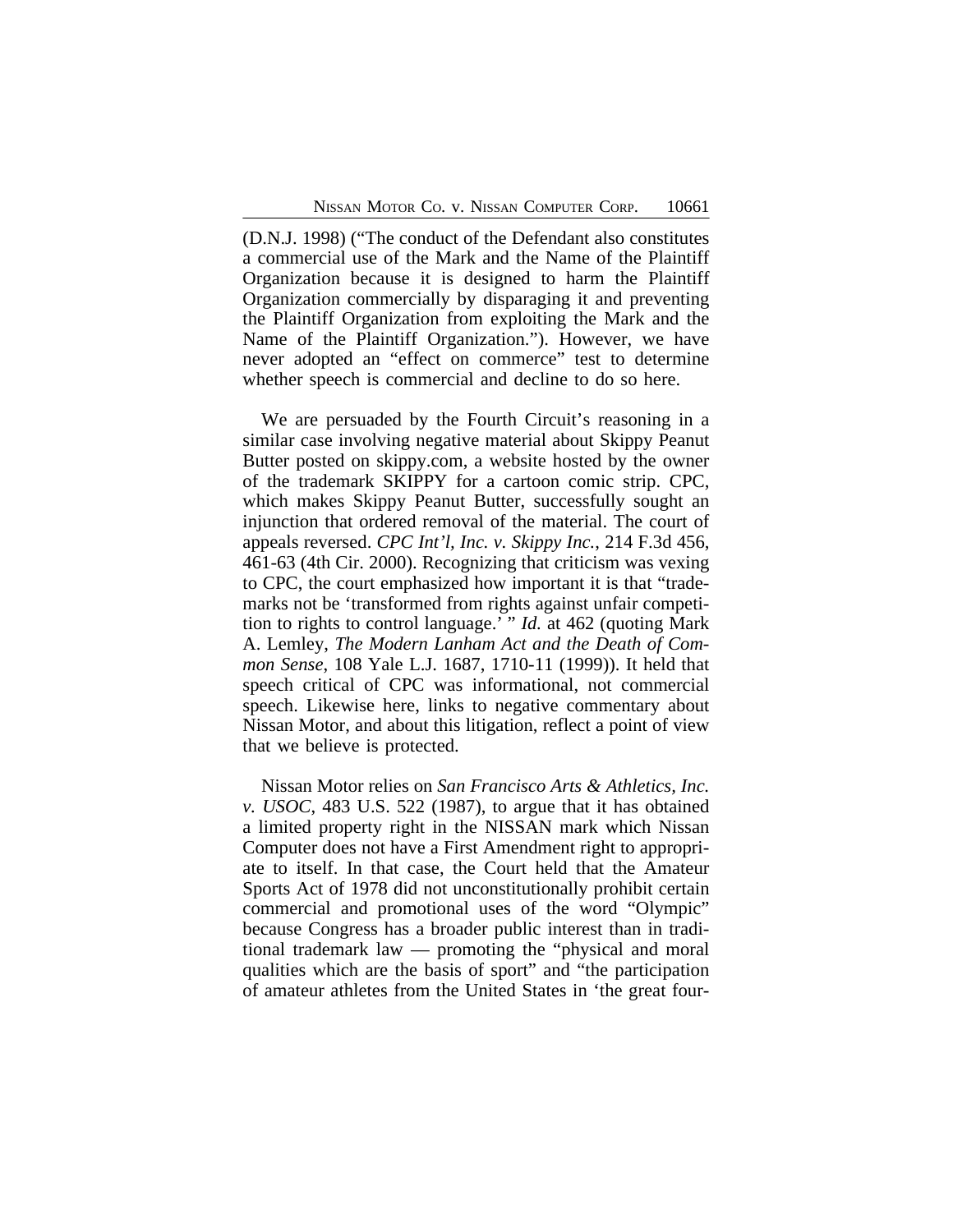yearly sport festival, the Olympic Games.' " *Id.* at 537 (quoting Olympic Charter, Rule 1 (1985)). For this reason the application of the Act to commercial speech was not broader than necessary to protect the legitimate congressional interest and therefore did not violate the First Amendment. But the Olympics are different, and there is no similar legislative interest at stake in this case.

**[13]** Therefore, we conclude that the permanent injunction violates the First Amendment to the extent that it enjoins the placing of links on nissan.com to sites with disparaging comments about Nissan Motor.

#### III

Nissan Computer argues that it did not infringe the NIS-SAN mark because it did nothing to draw potential Nissan Motor customers to its website or to divert customers who were looking for Nissan vehicles, and that there is at least a factual dispute whether Nissan Computer "captured" the initial interest of internet users looking for Nissan Motor products. Nissan Computer reasons that it did not offer automobiles or automobile-related services, rather it posted advertisements on its website much as a newspaper does. Nissan Motor responds that we already concluded that Nissan Computer altered its website to capitalize on the initial interest confusion of consumers who were looking for Nissan Motor's products when we affirmed the preliminary injunction entered in this case. We agree with Nissan Motor's position, but not for this reason. A determination that the district court did not abuse its discretion in granting preliminary relief is not binding on appeal from a final judgment. *See, e.g., Rodde v. Bonta*, 357 F.3d 988, 995 (9th Cir. 2004). Nissan Motor also submits that the district court should have found trademark infringement based on Nissan Computer's nonautomobile-related advertising given consumer expectations, identicalness of the internet domain names and its MARK, and the simultaneous use of the Web as a marketing channel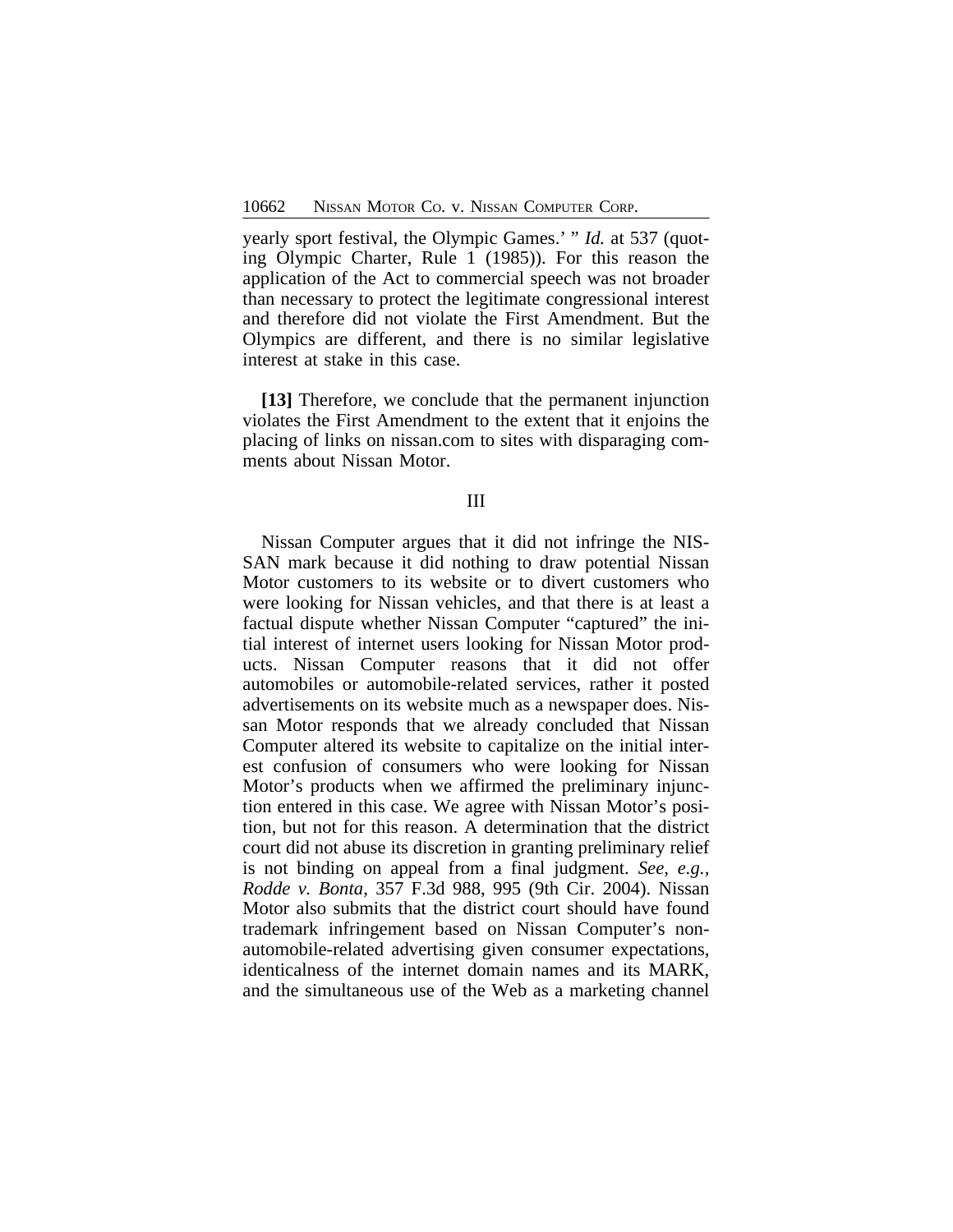by Nissan Computer and Nissan Motor. We disagree that reversal is indicated.

**[14]** "The core element of trademark infringement is whether the similarity of the marks is likely to confuse customers about the source of the products . . . . Initial interest confusion occurs when the defendant uses the plaintiff's trademark 'in a manner calculated to capture initial consumer attention, even though no actual sale is finally completed as a result of the confusion.' " *Interstellar*, 304 F.3d at 941 (quoting *Brookfield Communications, Inc. v. West Coast Entm't Corp.*, 174 F.3d 1036, 1062 (9th Cir. 1999) (quoting *Dr. Seuss Enters., L.P. v. Penguin Books USA, Inc.*, 109 F.3d 1394, 1405 (9th Cir. 1997) (internal quotation marks omitted))). As we hypothesized initial interest confusion in *Brookfield*, it would occur if Blockbuster Video put up a billboard that advertised West Coast Video at Exit 7, when in actuality West Coast was located at Exit 8, but Blockbuster was at Exit 7. Customers looking for West Coast would leave the freeway at Exit 7, but after not finding it, rent from Blockbuster rather than reentering the freeway in search of West Coast. Customers are not confused that they are renting from Blockbuster instead of West Coast, but Blockbuster misappropriates West Coast's acquired goodwill through the initial consumer confusion. *See Brookfield*, 174 F.3d at 1064.

"To evaluate the likelihood of confusion, including initial interest confusion, the so-called *Sleekcraft* factors provide non-exhaustive guidance." *Interstellar*, 304 F.3d at 942 (citing *AMF Inc. v. Sleekcraft Boats*, 599 F.2d 341, 346 (9th Cir. 1979)). They are well known, and are: "(1) the similarity of the marks; (2) the relatedness or proximity of the two companies' products or services; (3) the strength of the registered mark; (4) the marketing channels used; (5) the degree of care likely to be exercised by the purchaser in selecting goods; (6) the accused infringers' intent in selecting its mark; (7) evidence of actual confusion; and (8) the likelihood of expansion in product lines. *Sleekcraft*, 599 F.2d at 346." *Interstellar*, 304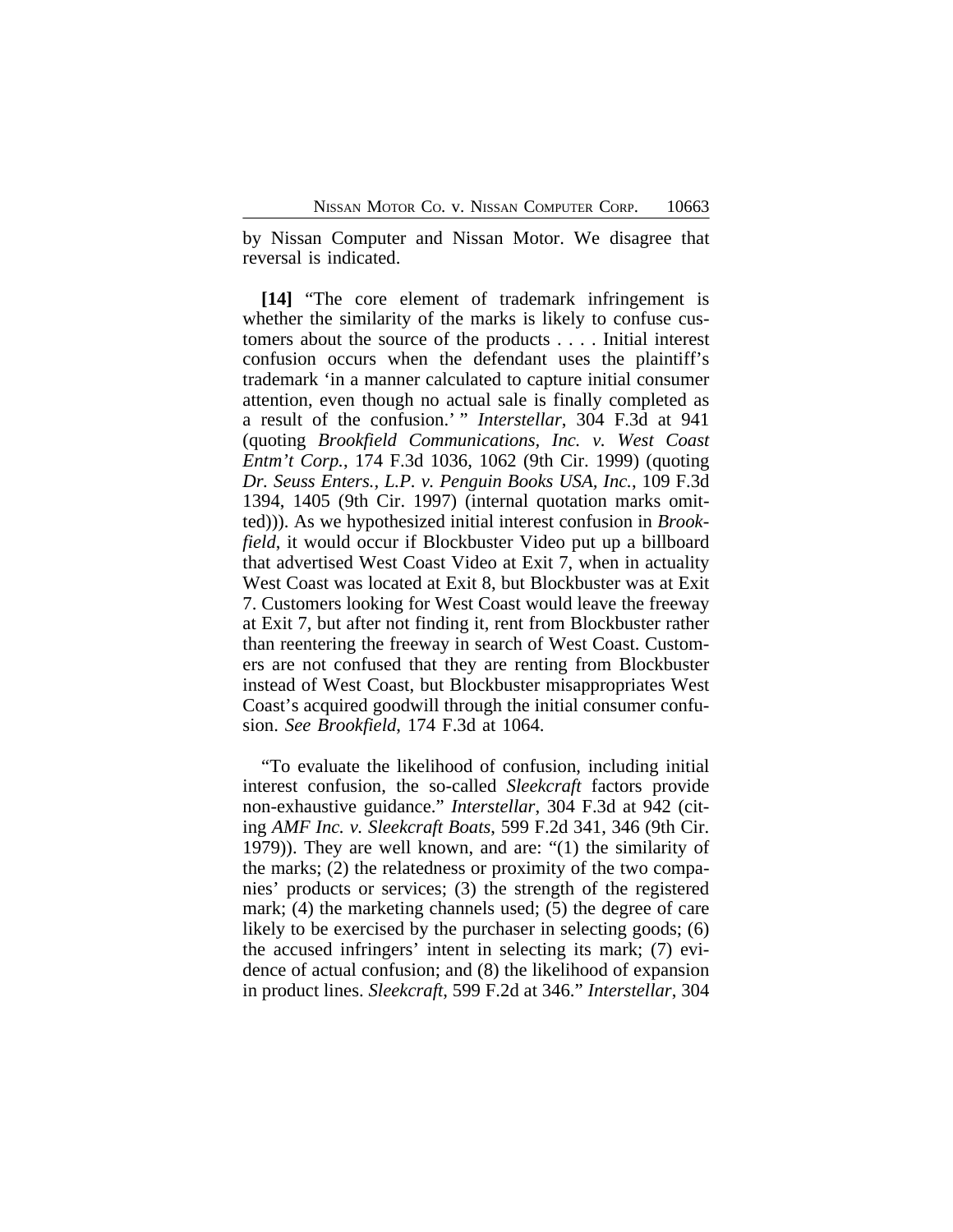F.3d at 942. In the context of the internet, the three most important factors are the similarity of the marks, the relatedness of the goods or services, and the parties' simultaneous use of the internet in marketing. *See id.* (citing *GoTo.com*, 202 F.3d at 1205).

**[15]** Nissan Computer's use of nissan.com to sell nonautomobile-related goods does not infringe because Nissan is a last name, a month in the Hebrew and Arabic calendars, a name used by many companies, and "the goods offered by these two companies differ significantly." *Id.* at 944. However, Nissan Computer traded on the goodwill of Nissan Motor by offering links to automobile-related websites. Although Nissan Computer was not directly selling automobiles, it was offering information about automobiles and this capitalized on consumers' initial interest. An internet user interested in purchasing, or gaining information about Nissan automobiles would be likely to enter nissan.com. When the item on that website was computers, the auto-seeking consumer "would realize in one hot second that she was in the wrong place and either guess again or resort to a search engine to locate" Nissan Motor's site. *Id.* at 946. A consumer might initially be incorrect about the website, but Nissan Computer would not capitalize on the misdirected consumer. However, once nissan.com offered links to auto-related websites, then the auto-seeking consumer might logically be expected to follow those links to obtain information about automobiles. Nissan Computer financially benefitted because it received money for every click. Although nissan.com itself did not provide the information about automobiles, it provided direct links to such information. Due to the ease of clicking on a link, the required extra click does not rebut the conclusion that Nissan Computer traded on the goodwill of Nissan Motor's mark.

The marks are legally identical; the goods or services are related as to auto-related advertising, but not related as to anything else; and the parties simultaneously use the internet in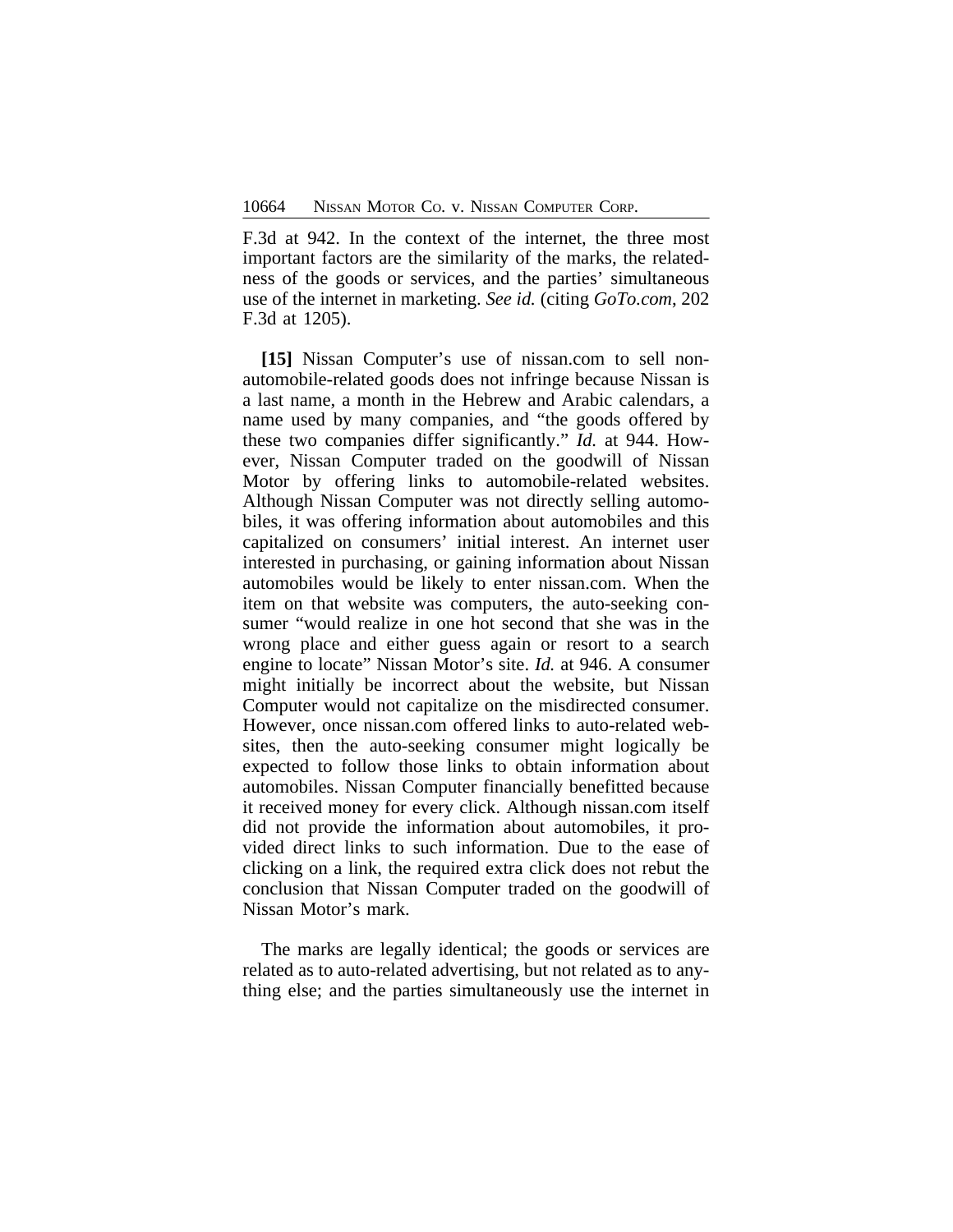marketing. The NISSAN mark is an incontestible mark, but it is also used in many channels of commerce, is a last name, and is a month. The degree of care exercised by a purchaser is disputable. Whereas a consumer purchasing an automobile will exercise great care, a consumer searching for information about automobiles on the internet may exercise little care and will click on all information about automobiles. The intent of Nissan Computer in selecting the mark weighs to some extent in favor of Nissan Computer because Uzi Nissan chose a domain name to correspond with his own name, but its intent in posting automobile-related links cuts the other way. There is evidence of actual confusion in that consumers have clicked on nissan.com to find out information about Nissan Motor. The likelihood of expansion in product lines can again cut both ways. Nissan Computer is unlikely to enter the automobile sales business, however, it is likely to advertise more auto-related products.

**[16]** On balance we agree with the district court that Nissan Motor is entitled to summary judgment on trademark infringement as to automobile-related advertisements, and that Nissan Computer is entitled to summary judgment as to non-autorelated advertisements.

#### IV

What we have already held largely disposes of Nissan Motor's cross-appeal asking that the injunction be *broadened* to require transfer of nissan.com and nissan.net. The district court declined to enter such an order and did not abuse its discretion in doing so. *See Interstellar*, 304 F.3d at 948 (emphasizing discretion to fashion relief, and noting that only upon proving the rigorous elements of cybersquatting under the Anticybersquatting Consumer Protection Act, 15 U.S.C. § 1125(d), have plaintiffs successfully forced the transfer of an infringing domain name). To the extent that Nissan Motor requests broader relief on account of infringement through initial interest confusion, it is a request better directed to the